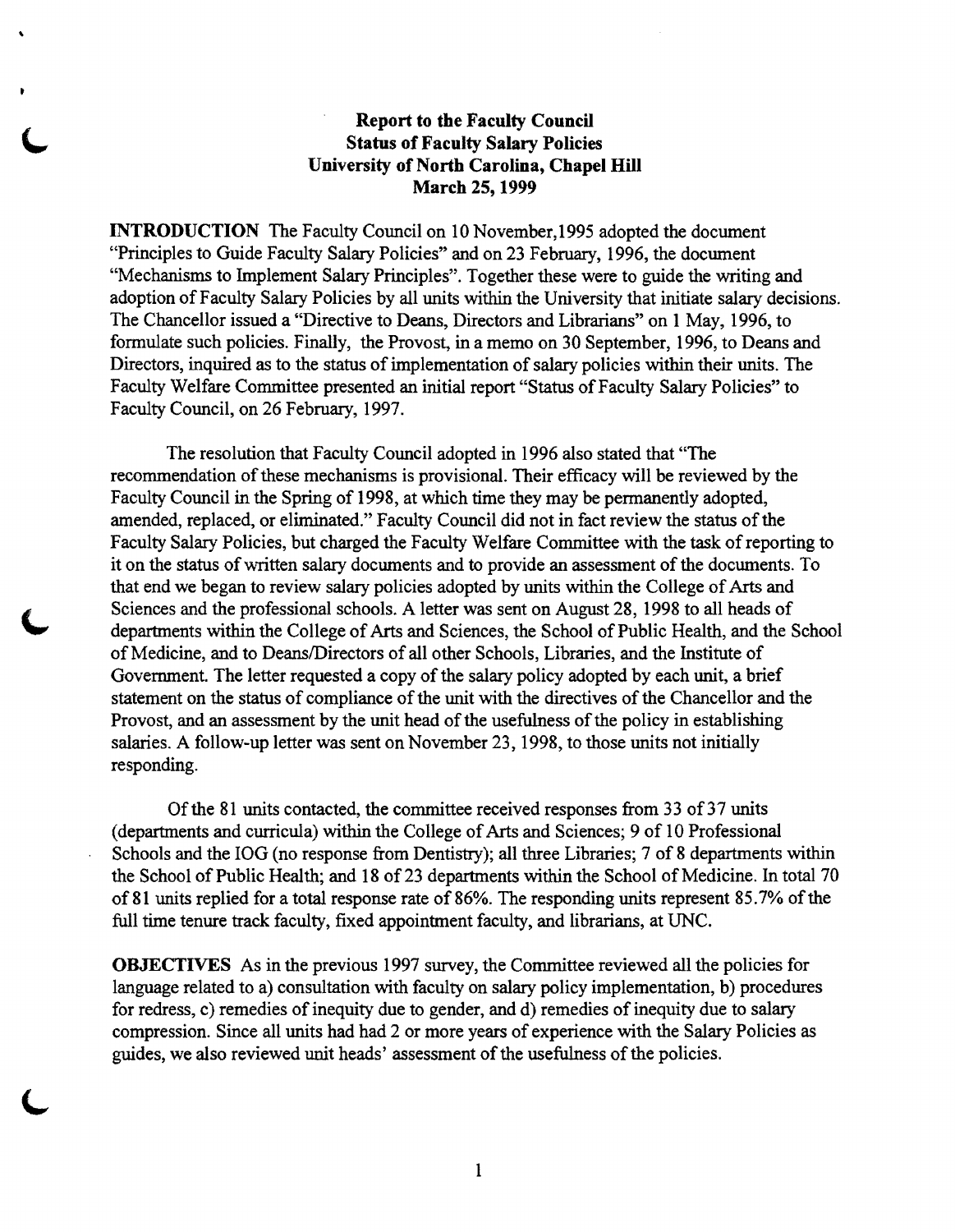### SUMMARY

Part A. Selected aspects of the Salary Policies have been summarized with reference to the following questions:

1. Does consultation with the faculty influence or shape the unit's salary decisions? Is there an elected faculty salary committee?

• 57 units reported that the chair or Dean/director of the unit makes the salary decisions without formal advice or guidelines from an elected salary committee (though some informal consultation with senior faculty members often occurs).

• 6 units reported that an elected faculty committee develops or advises on general salary policies, which the chair or Dean/director implements.

• 8 units reported that an elected faculty committee advises on policy and evaluates individual faculty performances in order to give each department member a specific ranking for salary increases. These recommendations are then passed on to the chair or Dean/director.

• Although heads of units typically make final decisions on salaries, 21 units indicated that they now have some kind of elected faculty committee that influences, monitors, or reviews faculty salaries. The School of Medicine also has a salary review committee that formulates faculty salary guidelines, but this committee is not included in the numbers for specific departments and units.

2. Are there formal mechanisms within the unit to provide for redress of faculty salary grievances?

• 59 units reported that they have no departmental procedures for redress of faculty salary grievances. (Faculty do have the right to appeal to the University's Grievance Committee.)

• 7 units reported that they have a departmental committee that reviews faculty complaints about salary.

• 4 units specifically mentioned the right of individual faculty members to file a complaint with their chair or Dean/director.

3. Are issues of gender equity addressed in the unit's statement on salary policy?

• 28 units reported that gender equity is addressed as part of a general, ongoing concern with salary inequities (which an also include other forms of unfair or discriminatory salary distribution).

• 6 units reported that gender equity is addressed as a specific concern in their salary decisions.

• Gender equity is not mentioned in salary policy statements of37 units.

4. Are problems of salary compression addressed in the unit's statement of salary policy?

• 9 units reported that salary compression is addressed as part of a general, ongoing concern with salary inequities (including inequities between persons of long service and persons who have recently entered the unit.

• 26 units reported that salary compression is addressed as a specific concern in their salary decisions.

• Salary compression is not mentioned in policy statements of 36 units.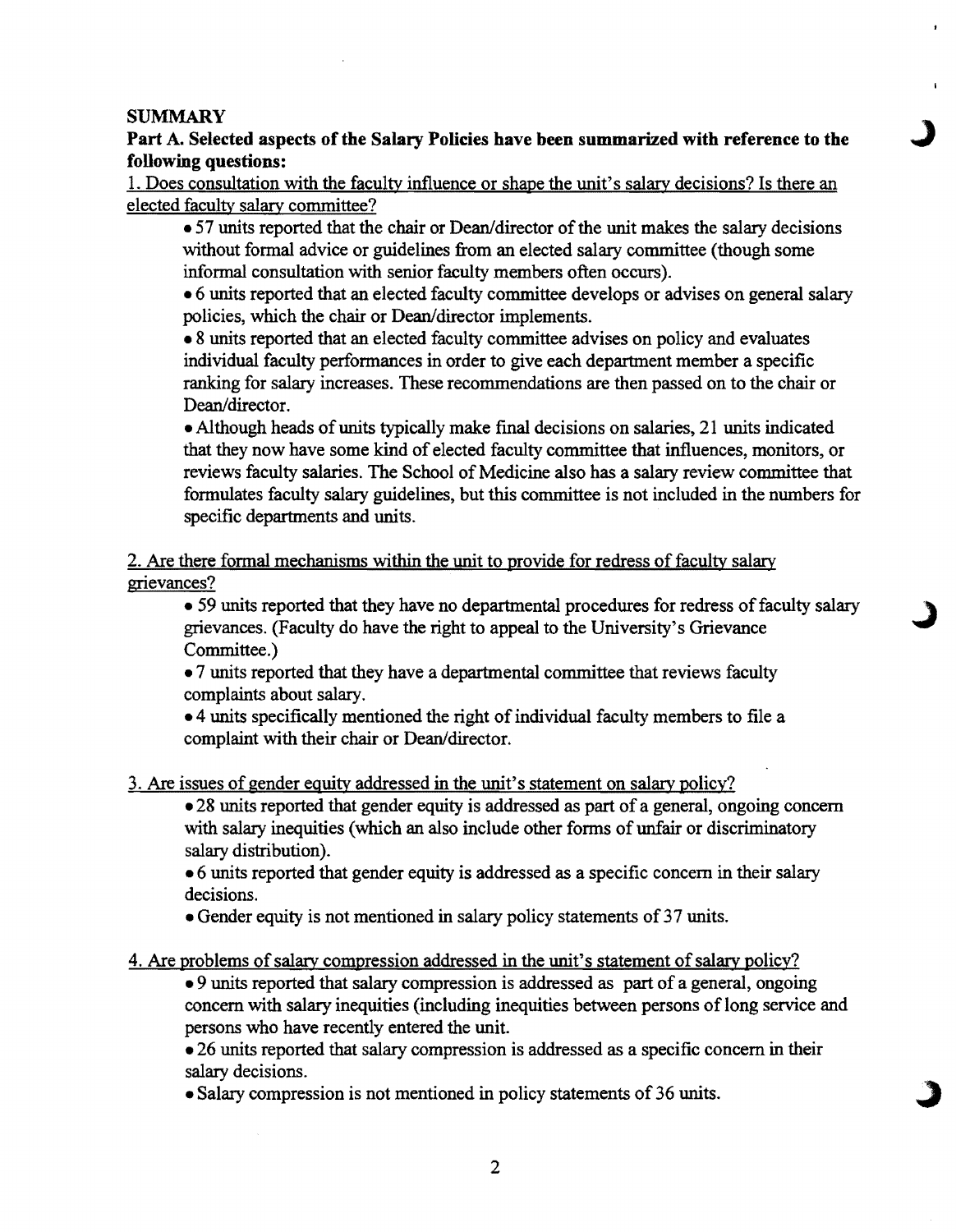To determine the impact of specific Salary Policy language on faculty at UNC, responses were broken down by unit name and number of full time tenure track and fixed term faculty within those units. The per cent of total affected faculty was calculated, assuming a total faculty (including librarians) of2325. All faculty numbers were based on the *"Faculty Salary Report, 1997-98, Part I: Internal Statistics"*, prepared by the Office of Institutional Research.

#### la. Breakdown of six units with an elected salary committee that develops or advises on general salary policies: Faculty members

| Institute of Government                                                | 32 |  |
|------------------------------------------------------------------------|----|--|
|                                                                        |    |  |
| <b>Biomedical Engineering</b>                                          | 8  |  |
| School of Pharmacy                                                     | 55 |  |
| School of Education                                                    | 47 |  |
| Mathematics                                                            | 33 |  |
| School of Information                                                  |    |  |
| and Library Science                                                    | 14 |  |
| Confirmed number of faculty in these units 189, % of total faculty 8.6 |    |  |

#### lb. Breakdown of8 units with an elected salary committee that evaluates individual faculty members and ranks performance: Faculty Members

| <b>Statistics</b>                                                      |    | 13 |  |  |
|------------------------------------------------------------------------|----|----|--|--|
| <b>Religious Studies</b>                                               |    | 13 |  |  |
| Anthropology                                                           |    | 16 |  |  |
| History                                                                | 42 |    |  |  |
| Geography                                                              |    | 13 |  |  |
| Psychology                                                             |    | 44 |  |  |
| <b>Communication Studies</b>                                           |    | 22 |  |  |
| <b>Asian Studies</b>                                                   |    | 6  |  |  |
| Confirmed number of faculty in these units 169, % of total faculty 7.6 |    |    |  |  |

#### Ie. Breakdown of units having some kind of elected faculty committee that consults on Faculty Members

| arv dolicies:                 | гасину мен |
|-------------------------------|------------|
| Law Library                   |            |
| Health Science Library        | 21         |
| Institute of Government       | 32         |
| School of Medicine            | 852        |
| Law School                    | 36         |
| School of Information         |            |
| and Library Science           | 14         |
| Psychology                    | 44         |
| <b>Communication Studies</b>  | 22         |
| Asian Studies                 | 6          |
| <b>Biomedical Engineering</b> | 8          |
| School of Pharmacy            | 55         |
| School of Nursing             | 56         |
| School of Journalism          | 30         |
|                               |            |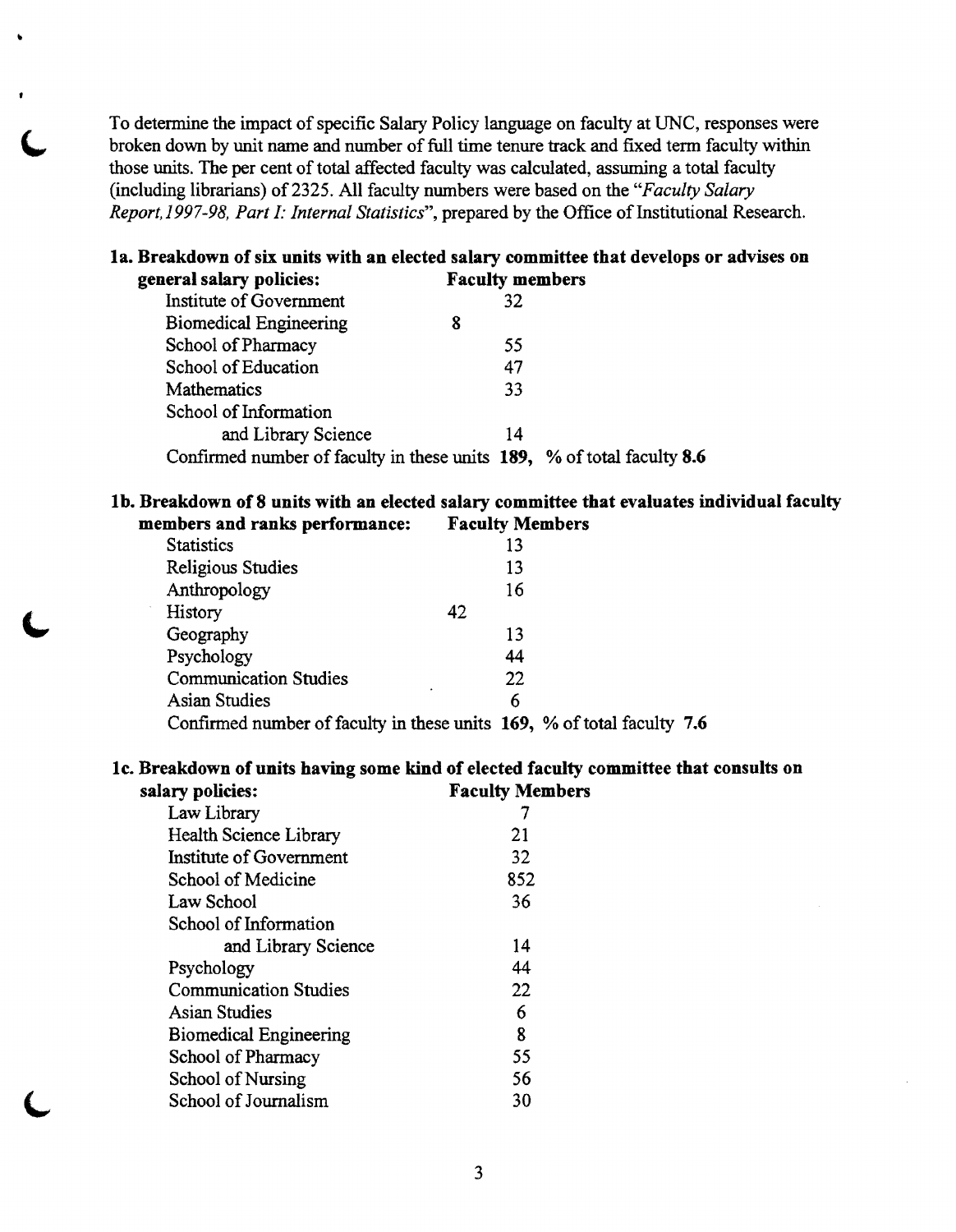| School of Education                                                      | 47 |  |
|--------------------------------------------------------------------------|----|--|
| Mathematics                                                              | 33 |  |
| <b>Statistics</b>                                                        | 13 |  |
| Religious Studies                                                        | 13 |  |
| Anthropology                                                             | 16 |  |
| History                                                                  | 42 |  |
| Geography                                                                | 13 |  |
| Confirmed number of faculty in these units 1360, % of total faculty 58.5 |    |  |

ł

# 2a. Breakdown of units reporting a committee that reviews faculty complaints about

| salary:                                                                 | <b>Faculty Members</b> |
|-------------------------------------------------------------------------|------------------------|
| School of Medicine                                                      | 852                    |
| <b>Biomedical Engineering</b>                                           | 8                      |
| Microbiology and Immunology                                             | 31                     |
| Pharmacology                                                            | 29                     |
| Physiology                                                              | 25                     |
| Radiation Oncology                                                      | 10                     |
| Sociology                                                               | 21                     |
| Confirmed number of faculty in these units 976, % of total faculty 44.2 |                        |

# 3a. Breakdown of 28 units reporting that gender equity is addressed as part of a general concern with salary inequities:

| 7  |
|----|
| 21 |
| 91 |
| 32 |
| 34 |
| 8  |
| 10 |
| 24 |
| 10 |
| 21 |
| 36 |
| 8  |
| 29 |
| 25 |
| 56 |
| 81 |
| 33 |
| 13 |
| 6  |
| 12 |
| 19 |
| 13 |
| 22 |
|    |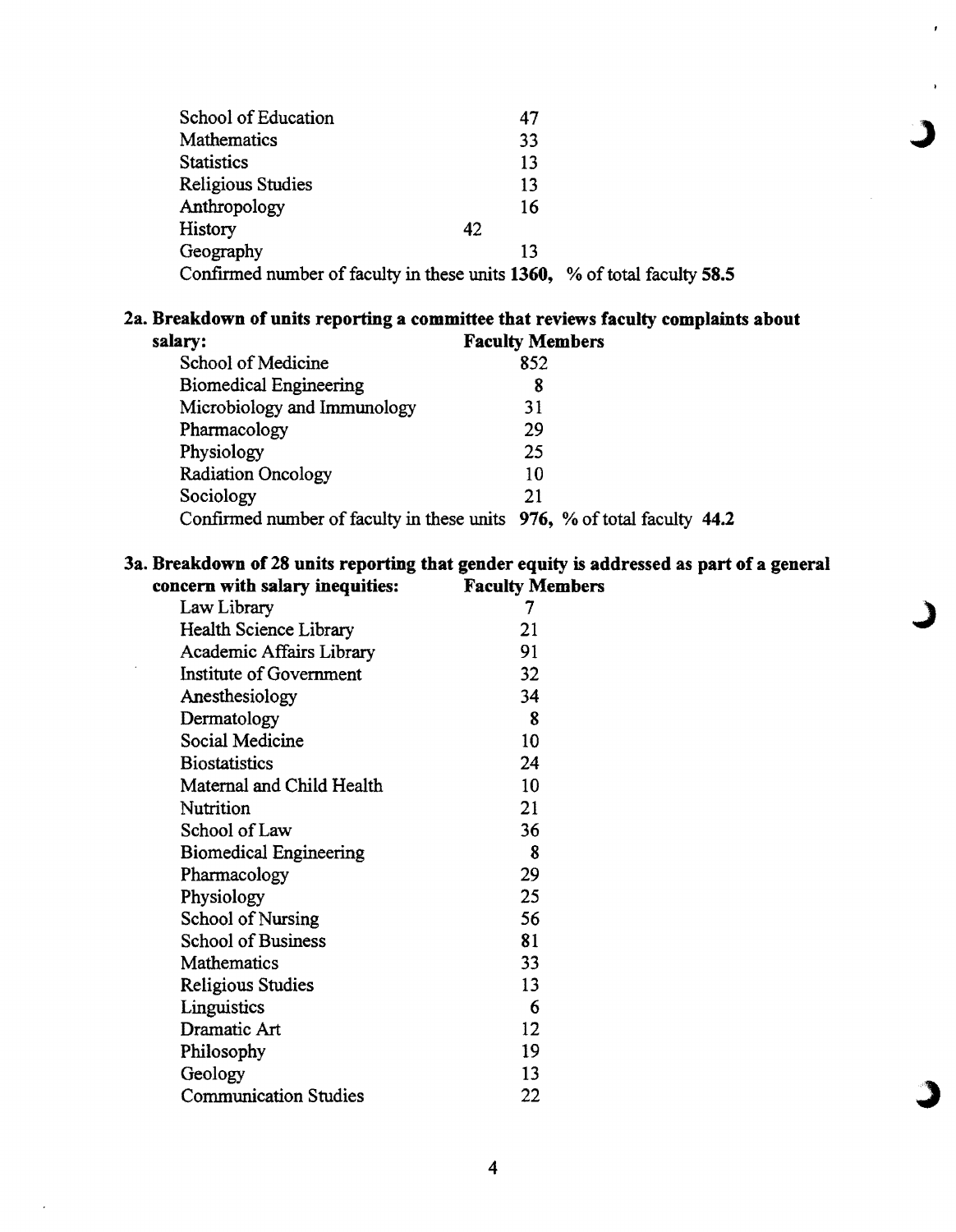| Art                                                                      | 18 |  |
|--------------------------------------------------------------------------|----|--|
| Biology                                                                  | 44 |  |
| City and Regional Planning                                               | 15 |  |
| Sociology                                                                | 21 |  |
| Confirmed number of faculty in these units: 709, % of total faculty 30.5 |    |  |

# 3b. Units reporting that gender equity is addressed as a specific concern of salary decisions;

|                                    | <b>Faculty Members</b>                                                  |
|------------------------------------|-------------------------------------------------------------------------|
| School of Medicine                 | 852                                                                     |
| Health Behavior                    |                                                                         |
| and Education                      | 11                                                                      |
| Health Policy and Administration   | 21                                                                      |
| History                            | 42                                                                      |
| <b>Biochemistry and Biophysics</b> | 30                                                                      |
| Microbiology and Immunology        | 31                                                                      |
|                                    | Confirmed number of faculty in these units 987, % of total faculty 44.7 |

## 4a. Units reporting that salary compression is addressed as part of general concern with salary inequities: Faculty Members

| Social Medicine            | 10 |
|----------------------------|----|
| Pharmacology               | 29 |
| Physics & Astronomy        | 32 |
| Geology                    | 13 |
| Germanic Languages         | 10 |
| <b>Political Science</b>   | 31 |
| <b>Biology</b>             | 44 |
| City and Regional Planning | 15 |
| <b>Computer Science</b>    | 30 |

Confirmed number of faculty in these units 214, % of total faculty 9.7

## 4b. Units reporting that salary compression is addressed as a specific concern in salary decisions: Faculty Members

| School of Medicine               | 852 |
|----------------------------------|-----|
| <b>Biostatistics</b>             | 24  |
| Health Behavior                  |     |
| and Education                    | 11  |
| Health Policy and Administration | 21  |
| Maternal and Child Health        | 10  |
| Nutrition                        | 21  |
| School of Law                    | 36  |
| Law Library                      |     |
| Health Science Library           | 21  |
| Academic Affairs Library         | 91  |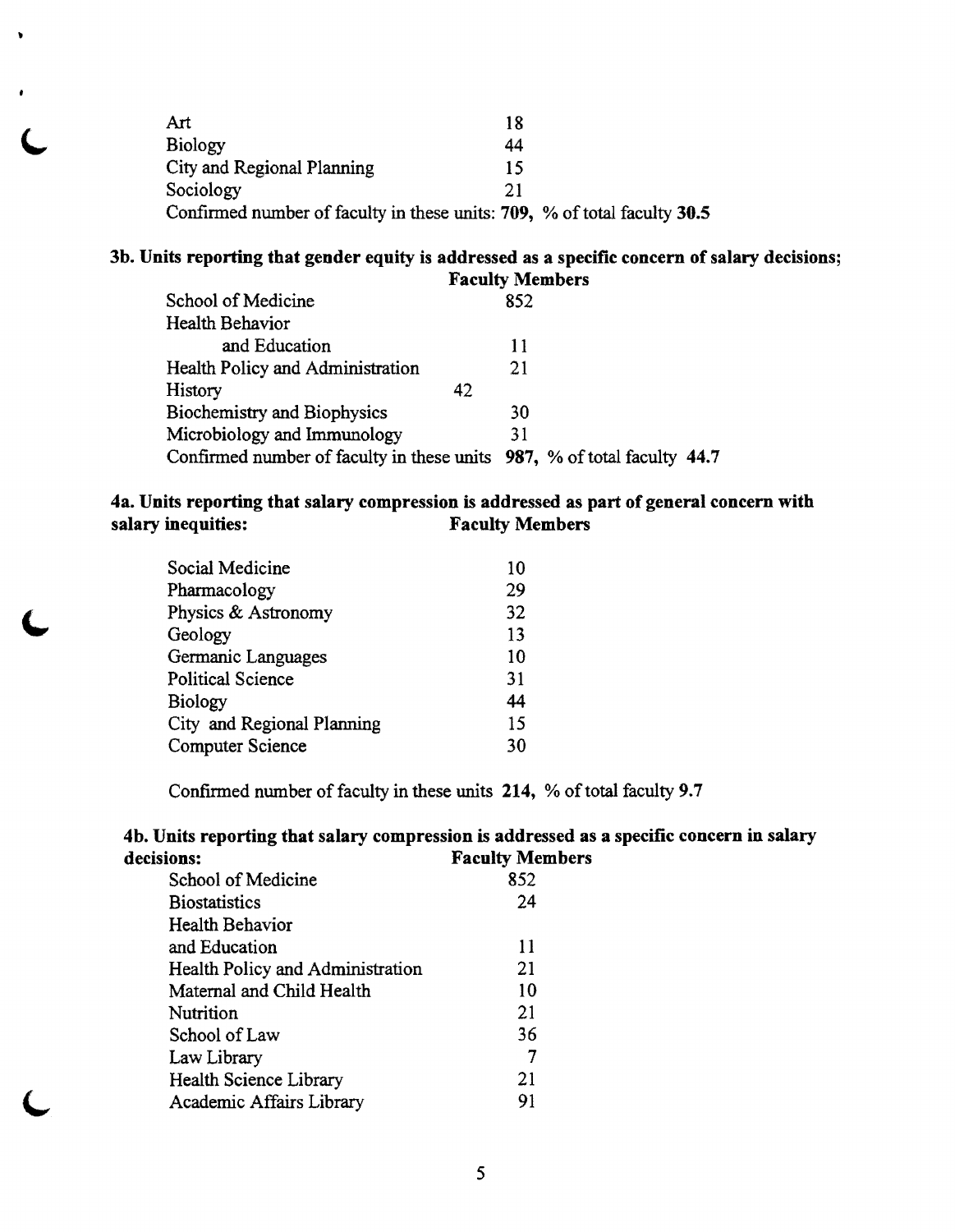| Institute Of Government                                                                                              | 32   |  |
|----------------------------------------------------------------------------------------------------------------------|------|--|
| <b>Biomedical Engineering</b>                                                                                        | 8    |  |
| Biochemistry and Biophysics                                                                                          | 30   |  |
| Microbiology and Immunology                                                                                          | 31   |  |
| <b>School of Nursing</b>                                                                                             | 56   |  |
| School of Journalism                                                                                                 | 30   |  |
| Classics                                                                                                             | 14   |  |
| Chemistry                                                                                                            | 35   |  |
| <b>Religious Studies</b>                                                                                             | 13   |  |
| Psychology                                                                                                           | 44   |  |
| <b>Communication Studies</b>                                                                                         | 22   |  |
| Sociology                                                                                                            | 21   |  |
| Economics                                                                                                            | 28   |  |
| Romance Languages                                                                                                    | 32   |  |
| School of Information                                                                                                |      |  |
| and Library Science                                                                                                  | 14   |  |
| $C_{\text{eff}}$ $C_{\text{max}}$ of arrange of $C_{\text{eff}}$ of $L_{\text{eff}}$ in the second on $H$ $\theta$ d | 0/10 |  |

Confirmed number of faculty in these units  $1504$ , % of total faculty 64.7

#### Part B. Summary of Unit Heads' Assessments of the Usefulness of Faculty Salary Policies

1. Unit heads were asked to evaluate the usefulness of their Faculty Salary Policies; 54 unit heads responded;

• 8 unit heads provided no assessment of their policies beyond statements of compliance with the directives of the Provost and Chancellor.

• 1 chair provided no assessment of usefulness but did criticize the units current policy for involving only full professors in the process.

• 3 unit heads found the policies useless, saying they merely created another bureaucratic layer.

• 2 unit heads said the policies were not useful since they replicated existing unit policies.

• 5 unit heads found the policies to be of very limited use, citing the availability of funds for salary increases (as opposed to a clear salary policy) as a more significant consideration in resolving salary problems.

• 37 units heads found the policies useful, but the assessments of usefulness ranged from "minimal" and "probably" to "very" and "extremely."

2. Eleven unit heads, who found the policies useful to some degree said they were essentially replications or codifications of existing salary procedures and practices. Despite the redundancy, unit heads said adoption of written policies:

- reminded faculty of performance expectations
- provided an opportunity for open discussion
- formalized existing practices
- assured faculty they had recourse in case of unfair decisions.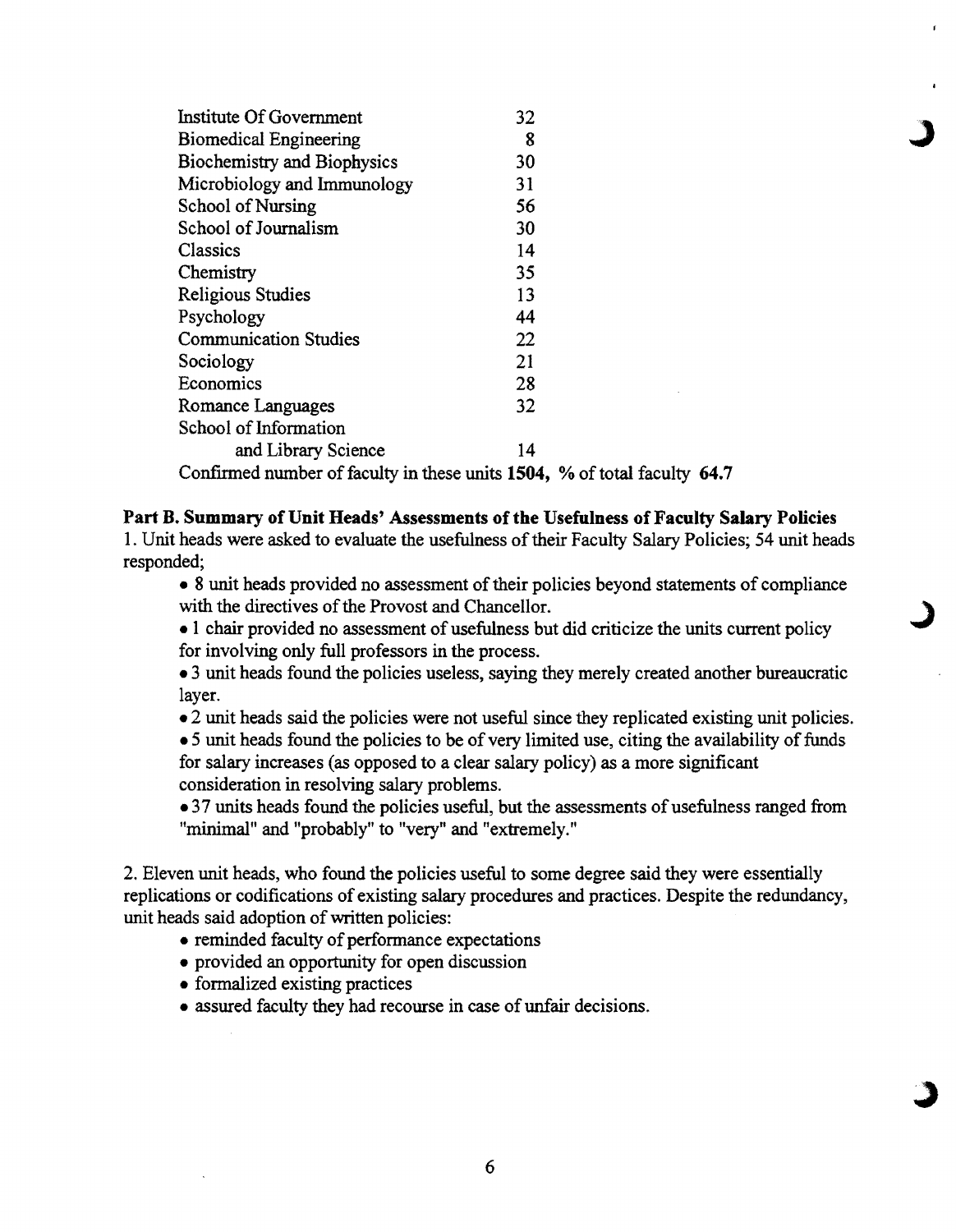3. Among the other 26 units that reported the policies useful, the reasons cited were wideranging. Unit heads perceived salary policies as serving a number of functions, viz:

- in multi-division/department units, as means of establishing a degree of uniformity across different parts of the unit;
- in individual departments, as means of ensuring consistency;
- as instruments for establishing and communicating standards and norms in units;
- as processes for ensuring fairness in decisions;
- as systematic means of performance assessment;
- as provision of support for unit heads decisions;
- as provision of protection for individual faculty interests;
- as a mechanism for mitigating discontent;
- as a mechanism for sustaining unit cohesiveness;
- as provision for advising chairs on decisions.

4. In addition to these comments, a number of unit heads noted the following to be factors in shaping their assessment of their units salary policies:

• unit size seemed critical, especially for smaller units, where decisions more easily approach the ideal of consensus;

• the degree and character of collegiality in a unit was occasionally cited as a factor in determining the usefulness of the units salary policy;

• the extent of long-standing conditions of salary compression or inequity was seen as crucial in rendering salaries policies effective or moot;

• constraints imposed by higher levels of administration were cited as limiting the ability of departments to adhere to their policies;

• money, money, money. Lack of adequate salary funds to address salary concerns was frequently noted as a constraining condition.

**CONCLUDING NOTE:** There are major differences in the length and specific guidelines of the salary policy statements that the various units have forwarded to the Welfare Committee. The information about the issues listed here often includes more diversity and nuance than those broad categories suggest, but the unit heads generally report that their salary policies seem to be working to the satisfaction of their colleagues. Although department chairs and Dean/directors remain the key decision makers in virtually every unit, the Committee noted a general trend toward more salary review committees and more faculty input on salary policies.

This report was prepared by a sub-committee of the Faculty Welfare Committee. We wish to thank Lynn Williford, OIR, for providing data on unit sizes.

Diane Kjervik Lloyd Kramer Stephen Leonard Ruth Walden Steven Bachenheimer (Chair)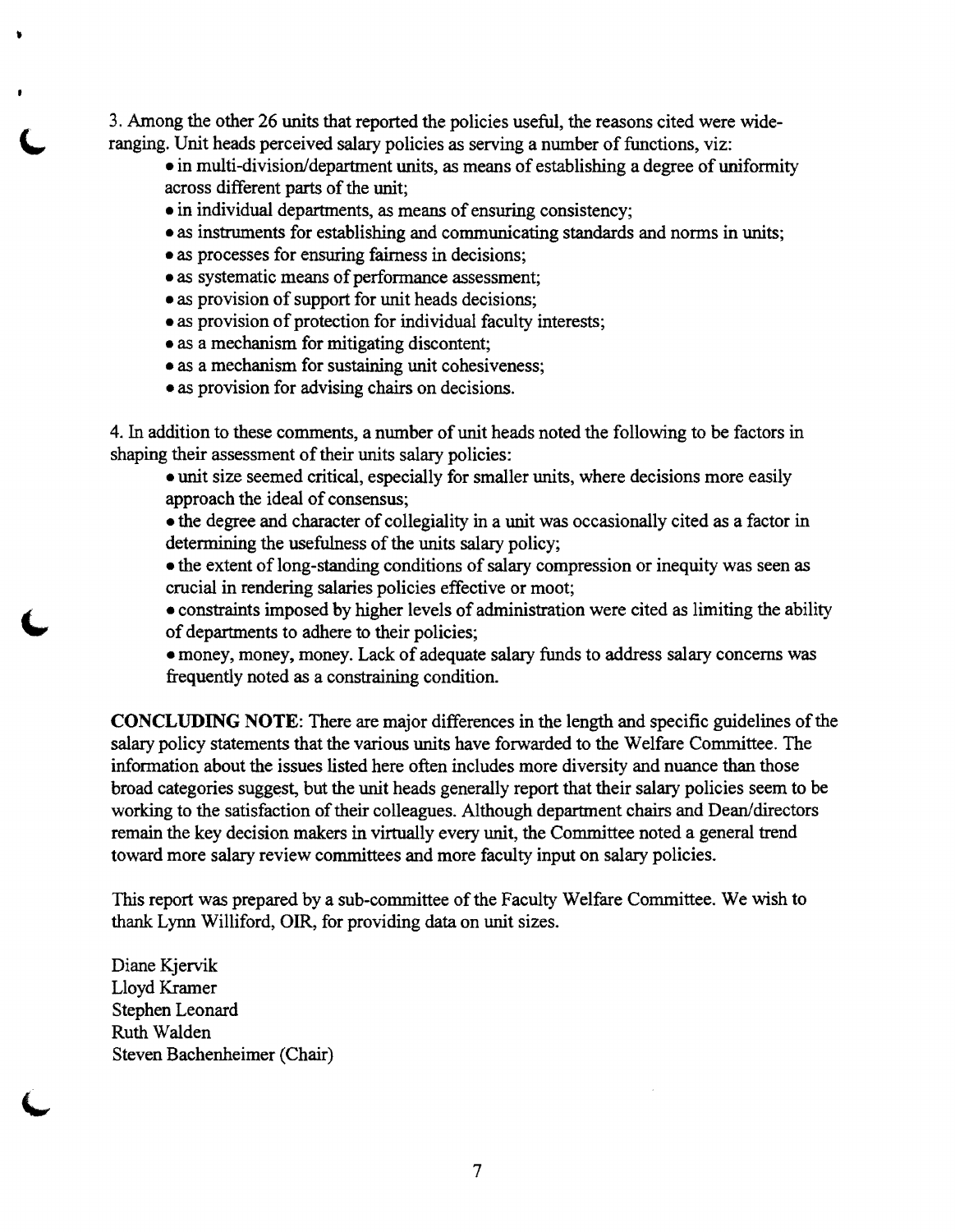# Survey of Salary Policies at UNC-Chapel Hill as of 1/29 199

 $\overline{r}$ 

 $\bullet$ 

 $\bullet$ 

| <b>UNIT</b>                        | <b>POLICY</b>  | <b>FACULTY</b><br><b>CONSULTATION</b>                                                                                                                                                                                                                                                                                                                                                                                                                                                                                                                 | <b>FACULTY REDRESS</b>                                                                                                                                                                                                                                                                                                                                            | <b>GENDER EQUITY</b>                                                                           | <b>COMPRESSION</b>     |
|------------------------------------|----------------|-------------------------------------------------------------------------------------------------------------------------------------------------------------------------------------------------------------------------------------------------------------------------------------------------------------------------------------------------------------------------------------------------------------------------------------------------------------------------------------------------------------------------------------------------------|-------------------------------------------------------------------------------------------------------------------------------------------------------------------------------------------------------------------------------------------------------------------------------------------------------------------------------------------------------------------|------------------------------------------------------------------------------------------------|------------------------|
| Law Library                        | As of 5/7/96   | "The director, in consultation<br>the<br>librarians<br>with<br>÷s<br>responsible for formulating a<br>written<br>policy<br>to<br>guide<br>recommendations for librarian<br>salaries and salary increases.<br>Consultation<br>between<br>the<br>Director and the librarians<br>regarding the development of a<br>salary policy occurs through<br>formal and informal<br>both<br>meetings with individual<br>librarians. Consultation on a<br>group basis occurs during<br>monthly librarians meetings."<br>Also there is a salary policy<br>committee. | "Each fall  the Director distributes<br>information to all librarians on their<br>individual salaries and the general basis<br>on which salary increases were<br>allocatedA list of librarian salaries is<br>distributed to librarians annually. The<br>Director entertains comments<br>and<br>questions from librarians about this<br>information upon request." | Salary inequities discussed<br>generally                                                       | Specifically addressed |
| <b>Health Sciences</b><br>Library  | As of 7/25/96  | Very similar to above                                                                                                                                                                                                                                                                                                                                                                                                                                                                                                                                 | Very similar to above; also refers to<br>University<br>Faculty<br>Grievance<br>Committee                                                                                                                                                                                                                                                                          | Salary inequities discussed<br>generally                                                       | Specifically addressed |
| Academic<br><b>Affairs Library</b> | As of 10/15/96 | Reference to salary<br>policy<br>committee only.                                                                                                                                                                                                                                                                                                                                                                                                                                                                                                      | As above; the Director distributes<br>information to all librarians on their<br>individual salaries and the general basis<br>on which salary increases were<br>allocated, But: no reference to<br>entertaining comments.                                                                                                                                          | Salary inequities discussed<br>generally                                                       | Specifically addressed |
| Institute of<br>Government         | As of 6/11/97  | Committee<br>Salary<br><b>Faculty</b><br>by faculty advises<br>elected<br>on policies and<br>Director<br>procedures after salary levels<br>are set annually                                                                                                                                                                                                                                                                                                                                                                                           | Initially to the Director, then the<br>Faculty Grievance Committee                                                                                                                                                                                                                                                                                                | Equity to<br>address<br>salary<br>differential<br>resulting<br>from<br>discrimination is noted | Specifically addressed |

 $\langle \cdot \rangle$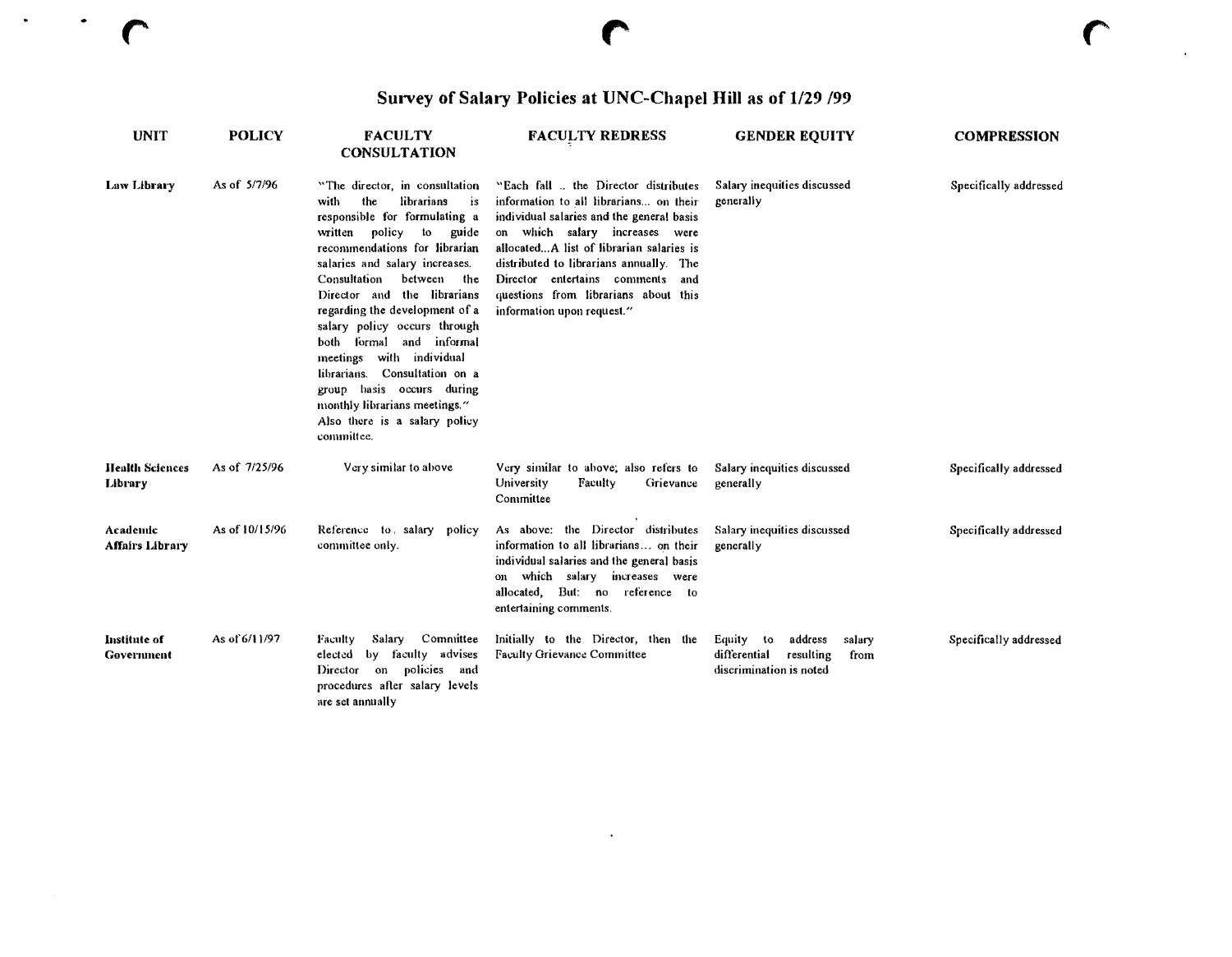|                                         |                |                                                                                                                                                                                                                                                                                                                                                        |                                                                                                                                                                                                             |                                |                        | 2 |
|-----------------------------------------|----------------|--------------------------------------------------------------------------------------------------------------------------------------------------------------------------------------------------------------------------------------------------------------------------------------------------------------------------------------------------------|-------------------------------------------------------------------------------------------------------------------------------------------------------------------------------------------------------------|--------------------------------|------------------------|---|
| <b>UNIT</b>                             | <b>POLICY</b>  | <b>FACULTY</b><br><b>CONSULTATION</b>                                                                                                                                                                                                                                                                                                                  | <b>FACULTY REDRESS</b>                                                                                                                                                                                      | <b>GENDER EQUITY</b>           | <b>COMPRESSION</b>     |   |
| School of<br>Medicine<br>Anesthesiology | As of 10/97    | Consult for policy                                                                                                                                                                                                                                                                                                                                     | Not addressed                                                                                                                                                                                               | Inequities addressed generally | Not addressed          |   |
| <b>Biomedical</b><br>Engineering        | As of 8/15/99  | Salary level set by Chair with<br>consultation<br>from<br>senior<br>members<br>faculty<br>when<br>Salary<br>policy<br>appropriate.<br>formulated by a three person<br>committee (one Professor, one<br>Associate Professor, and one<br>Assistant Professor) elected by<br>faculty; recommendation taken<br>to faculty who approve the<br>salary policy | Faculty member first brought to Chair,<br>if further disagreement, appeal may be<br>taken to senior faculty for their<br>recommendation to Chair. Further<br>appeals to follow SOM and campus<br>guidelines | Inequities addressed generally | Specifically addressed |   |
| Biochemistry &<br><b>Biophysics</b>     | As of 8/15/97  | Specifically addressed                                                                                                                                                                                                                                                                                                                                 | Not addressed                                                                                                                                                                                               | Specifically addressed         | Specifically addressed |   |
| Cell Biology &<br>Anatomy               | As of 10/97    | No faculty salary committee                                                                                                                                                                                                                                                                                                                            | Not addressed                                                                                                                                                                                               | Not addressed                  | Not addressed          |   |
| Dermatology                             | As of 10/97    | Consult on salary                                                                                                                                                                                                                                                                                                                                      | Not addressed                                                                                                                                                                                               | Inequities addressed generally | Not addressed          |   |
| Emergency<br>Medicine                   | Yes 10/97      | Consult on policy                                                                                                                                                                                                                                                                                                                                      | Not addressed                                                                                                                                                                                               | Not addressed                  | Not addressed          |   |
| <b>Family Medicine</b>                  | As of 10/97    | Consult on part of salary                                                                                                                                                                                                                                                                                                                              | Not addressed                                                                                                                                                                                               | Inequities addressed generally | Not addressed          |   |
| Allied Health<br>Sciences               | As of 12/97    | Consult about the policy                                                                                                                                                                                                                                                                                                                               | Not addressed                                                                                                                                                                                               | Not addressed                  | Not addressed          |   |
| Medicine                                | As of 11/11/97 | Not addressed                                                                                                                                                                                                                                                                                                                                          | Specifically addressed: discussion with<br>Division Chief and Chair and faculty<br>member; if not resolved, faculty<br>take<br>member<br>may<br>issue to<br>"appropriate" department committee              | Specifically addressed         | Specifically addressed |   |
| Microbiology &<br>Immunology            | As of 10/97    | No faculty committee on salary<br>policy                                                                                                                                                                                                                                                                                                               | committee<br>addresses<br>Faculty<br>complaints related to salary                                                                                                                                           | Specifically addressed         | Specifically addressed |   |

 $\label{eq:2} \begin{array}{c} \mathcal{L}_{\text{max}}(\mathcal{L}_{\text{max}}) \rightarrow \mathcal{L}_{\text{max}}(\mathcal{L}_{\text{max}}) \end{array}$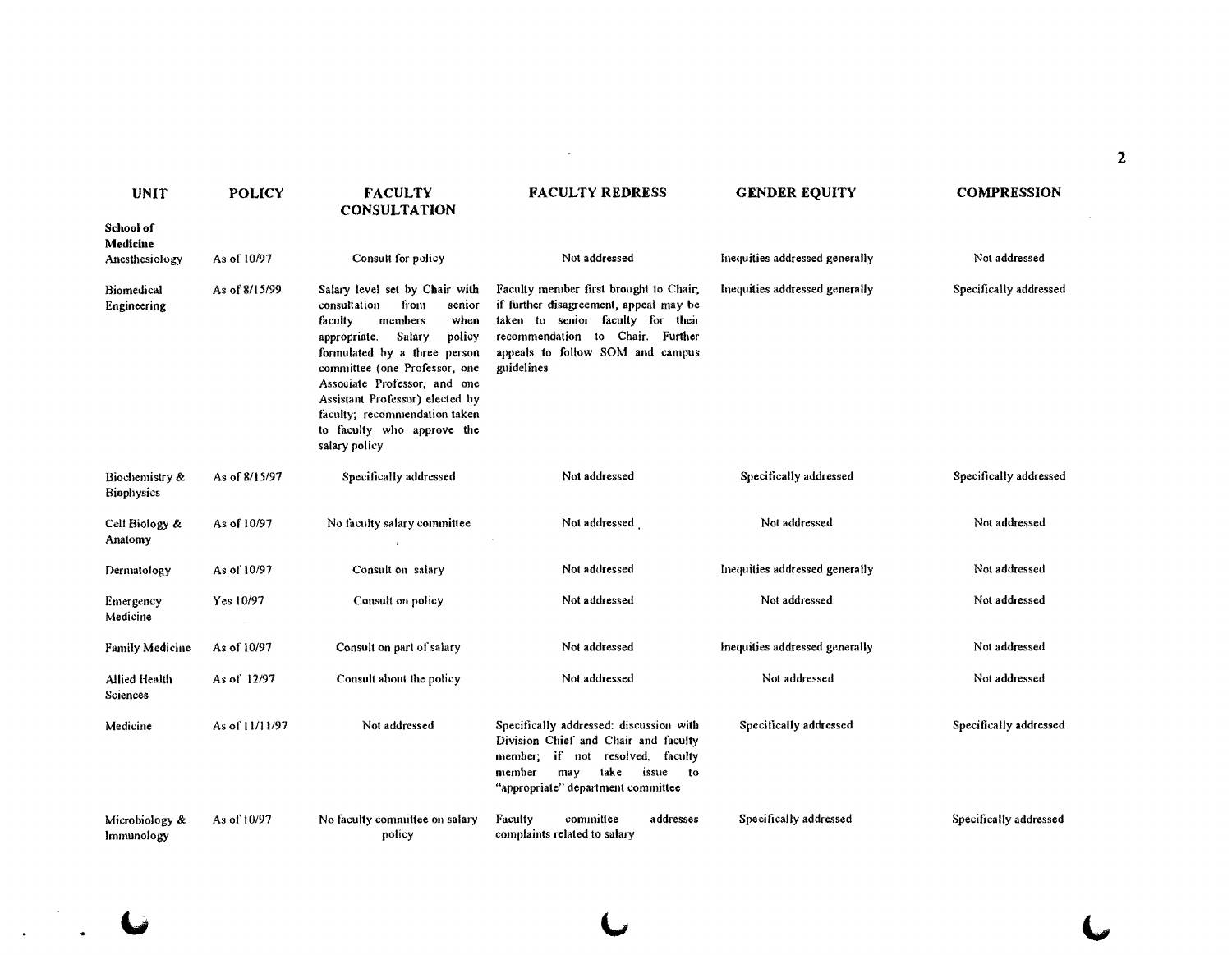| <b>UNIT</b>                              | <b>POLICY</b> | <b>FACULTY</b><br><b>CONSULTATION</b>                                                                           | <b>FACULTY REDRESS</b>                                                                                                                                                                                                   | <b>GENDER EQUITY</b>           | <b>COMPRESSION</b>             |  |
|------------------------------------------|---------------|-----------------------------------------------------------------------------------------------------------------|--------------------------------------------------------------------------------------------------------------------------------------------------------------------------------------------------------------------------|--------------------------------|--------------------------------|--|
| Ophthalmology                            | As of 9/15/97 | Not addressed specifically, but<br>faculty may respond to Chair's<br>policies                                   | Not addressed                                                                                                                                                                                                            | Not addressed                  | Not addressed                  |  |
| Obstetrics and<br>Gynecology             | In process    |                                                                                                                 |                                                                                                                                                                                                                          |                                |                                |  |
| Orthopedics                              | In process    |                                                                                                                 |                                                                                                                                                                                                                          |                                |                                |  |
| Pathology and<br>Laboratory<br>Medicine  | As of 10/97   | Not addressed                                                                                                   | Not addressed                                                                                                                                                                                                            | Not addressed                  | Not addressed                  |  |
| Pediatrics                               | In process    |                                                                                                                 |                                                                                                                                                                                                                          |                                |                                |  |
| Pharmacology                             | As of 1/98    | No faculty committee on salary<br>policy                                                                        | Specifically addressed; elected salary<br>grievance committee (3<br>faculty<br>members) hear complaints of individual<br>faculty members about salary; Chair<br>receives report of committee and makes<br>final decision | Inequities addressed generally | Inequities addressed generally |  |
| Physical<br>Medicine &<br>Rehabilitation | As of 10/97   | Consult on policy                                                                                               | Not addressed                                                                                                                                                                                                            | Not addressed                  | Not addressed                  |  |
| Physiology                               | As of 10/97   | Not addressed                                                                                                   | Specifically addressed                                                                                                                                                                                                   | Inequities addressed generally | Not addressed                  |  |
| Psychiatry                               | As of 2/98    | No faculty committee on salary<br>policy                                                                        | Not addressed                                                                                                                                                                                                            | Not addressed                  | Not addressed                  |  |
| Radiation<br>Oncology                    | As of 10/97   | Chair consults with Division<br>Chief when such Chief exists;<br>faculty<br>policy<br>salary<br>no<br>committee | Faculty member can discuss concerns<br>sub-Chairs<br>with<br>or<br>appropriate<br>committees in the SOM and university<br>level                                                                                          | Not addressed                  | Not addressed                  |  |
| Radiology                                | Yes 10/97     | Not addressed                                                                                                   | Not addressed                                                                                                                                                                                                            | Not addressed                  | Not addressed                  |  |

 $\sim$ 

(' (' *r*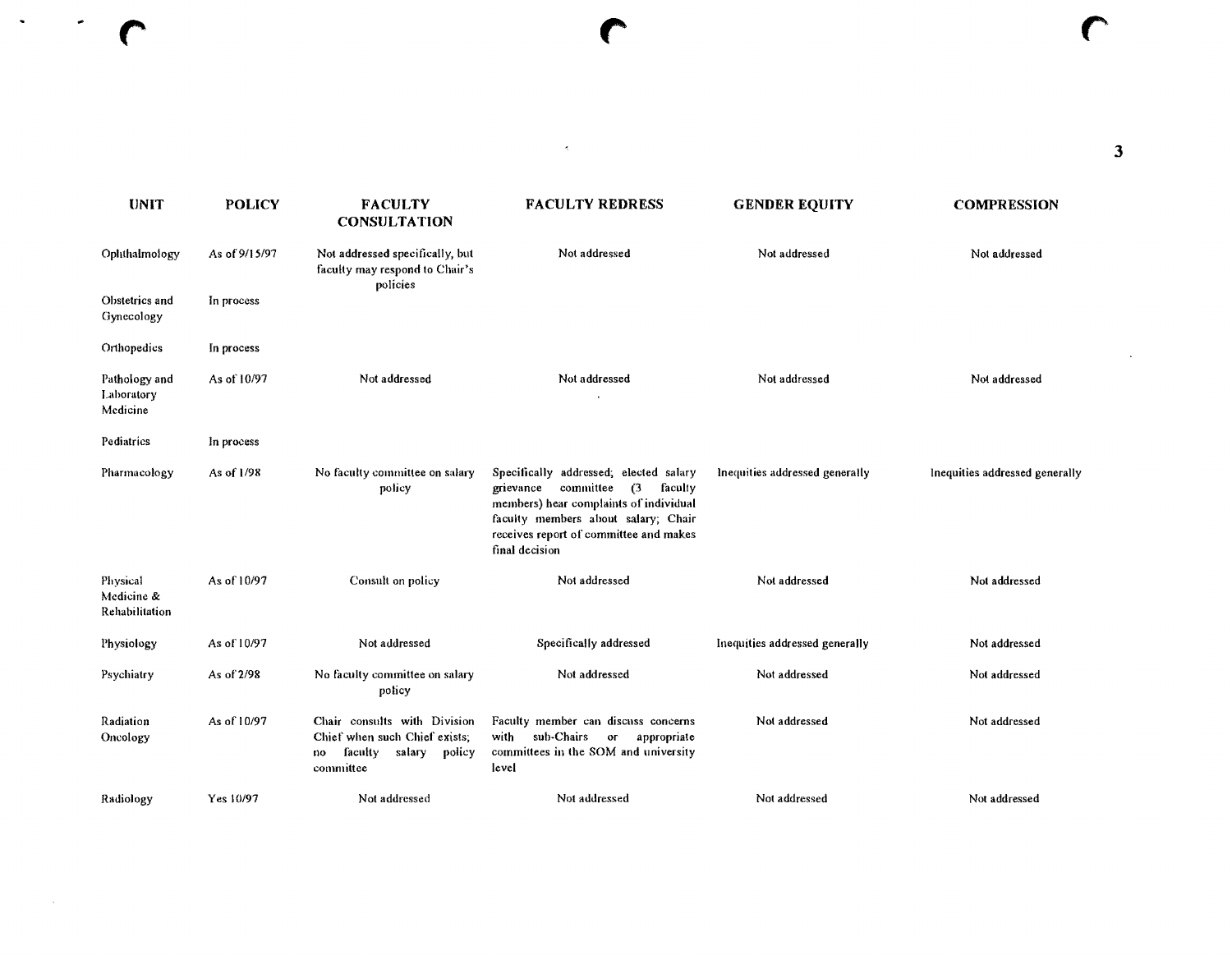| <b>UNIT</b>                               | <b>POLICY</b> | <b>FACULTY</b><br><b>CONSULTATION</b>                                                                                                            | <b>FACULTY REDRESS</b>                                             | <b>GENDER EQUITY</b>                                       | <b>COMPRESSION</b>                                                                                                       |
|-------------------------------------------|---------------|--------------------------------------------------------------------------------------------------------------------------------------------------|--------------------------------------------------------------------|------------------------------------------------------------|--------------------------------------------------------------------------------------------------------------------------|
| Social Medicine                           | As of 6/97    | The chair will be available to<br>questions<br>about<br>answer<br>No<br>and criteria.<br>principles<br>faculty<br>salary<br>policy<br>committee. | Chair responds to individual inquiries<br>about salary adjustments | Inequities addressed generally                             | Inequities addressed generally                                                                                           |
| Surgery                                   | As of 10/97   | Consult on policy                                                                                                                                | Not addressed                                                      | Not addressed                                              | Not addressed                                                                                                            |
| School of<br><b>Pharmacy</b>              | As of 4/16/97 | committee<br>Salarv<br>policy<br>elected by faculty provides<br>input to the Dean to formulate<br>and implement salary policy                    | Not addressed                                                      | Not addressed                                              | Specifically addressed                                                                                                   |
| <b>School of</b><br><b>Nursing</b>        | As of 3/96    | policy<br>Faculty<br>review<br>committee elected by faculty<br>reviews pressure of<br>market<br>trends on salary levels                          | Not addressed                                                      | Minority status is considered<br>for salaries of new hires | Specifically addressed                                                                                                   |
| <b>School of Public</b>                   |               |                                                                                                                                                  |                                                                    |                                                            |                                                                                                                          |
| Health<br><b>Biostatistics</b>            | As of 10/97   | No faculty committee to<br>consult on salary policy                                                                                              | Not addressed                                                      | Salary inequities discussed<br>generally                   | Specifically addressed                                                                                                   |
| Environmental<br>Science &<br>Engineering | In process    |                                                                                                                                                  |                                                                    |                                                            |                                                                                                                          |
| Epidemiology                              | As of 5/21/97 | Faculty provided input in the<br>development of salary policy                                                                                    | Not addressed                                                      | Not addressed                                              | Not addressed                                                                                                            |
| Health Behavior<br>& Health<br>Education  | As of 10/97   | Not addressed                                                                                                                                    | Not addressed                                                      | Specifically addressed                                     | Specifically addressed                                                                                                   |
| Health Policy &<br>Administration         | As of 10/97   | Chair examines annual reports<br>submitted by faculty members;<br>no faculty committee reviews<br>or develops salary policies                    | Not addressed                                                      | Specifically addressed                                     | Equity adjustments made for differences in<br>salary levels for faculty of the same rank and<br>level of accomplishments |

 $\mathcal{L}^{\text{max}}_{\text{max}}$ 

 $\mathcal{L}^{\text{max}}_{\text{max}}$  , where

 $\overline{a}$ 

 $\ddot{\phantom{0}}$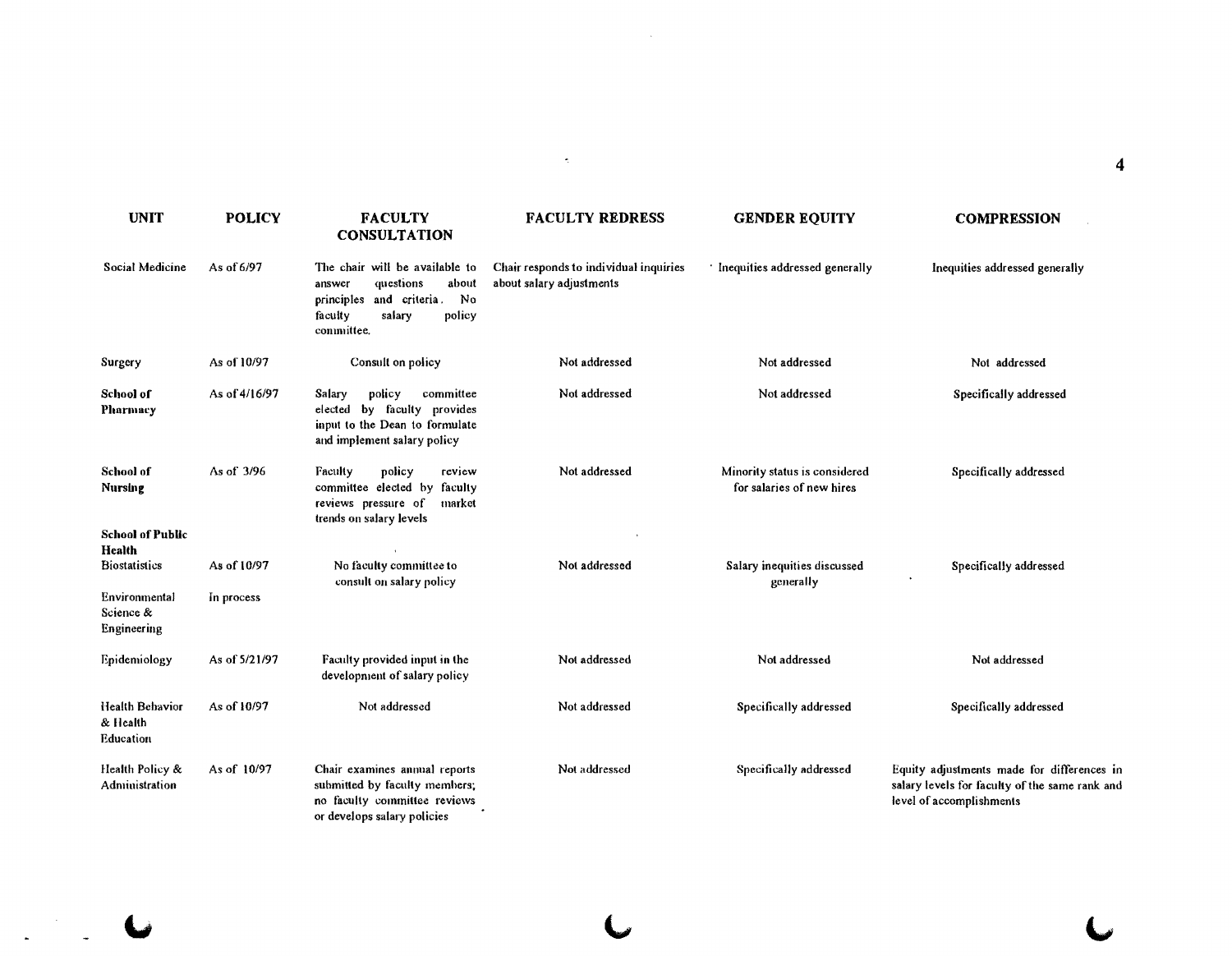| <b>UNIT</b>                                        | <b>POLICY</b>                   | <b>FACULTY</b><br><b>CONSULTATION</b>                                                                                                                                                                                               | <b>FACULTY REDRESS</b>         | <b>GENDER EQUITY</b>                                  | <b>COMPRESSION</b>                                                                                                       |
|----------------------------------------------------|---------------------------------|-------------------------------------------------------------------------------------------------------------------------------------------------------------------------------------------------------------------------------------|--------------------------------|-------------------------------------------------------|--------------------------------------------------------------------------------------------------------------------------|
| Maternal & Child<br>Health                         | Yes 10/97                       | Not addressed                                                                                                                                                                                                                       | Not addressed                  | Salary inequities discussed<br>generally              | Equity adjustments made for differences in<br>salary levels for faculty of the same rank and<br>level of accomplishments |
| Nutrition                                          | 9/1/98                          | Chair, Full Professors and<br>division directors meet<br>10<br>discuss faculty performance;<br>Chair incorporates their input<br>into evaluation of performance<br>and salary decision                                              | Not addressed                  | Salary inequities discussed<br>generally              | Addressed specifically                                                                                                   |
| School of<br>Dentistry                             | none submitted<br>as of 1/26/98 |                                                                                                                                                                                                                                     |                                |                                                       |                                                                                                                          |
| School of<br>Journalism &<br>Mass<br>Communication | As of 9/20/96                   | An elected faculty committee<br>on faculty safary with four<br>reviews<br>members<br>salary<br>increases after Dean has made<br>the decision and consultation<br>cases that do not follow written<br>policy or show inconsistencies | University Grievance Procedure | Not addressed                                         | Specifically addressed                                                                                                   |
| School of<br><b>Education</b>                      | As of Spring,<br>1997           | Faculty Advisory Committee<br>elected by faculty advises Dean<br>on general salary policy                                                                                                                                           | Not addressed                  | Not addressed                                         | Not addressed                                                                                                            |
| <b>School of Social</b><br>Work                    | As of 11/96                     | Personnel committee elected<br>by faculty sets criteria for<br>tenure and promotion which<br>are used by Dean to decide<br>salary levels                                                                                            | Not addressed                  | Not addressed                                         | Not addressed                                                                                                            |
| <b>Law School</b>                                  | As of 10/24/96                  | Consultation by Dean with a<br>three-person committee elected<br>by faculty on overall salary<br>structure                                                                                                                          | Not addressed                  | Inequities from discrimination<br>addressed generally | Specifically addressed                                                                                                   |

(' r r

 $\label{eq:2.1} \frac{1}{2} \sum_{i=1}^n \frac{1}{2} \sum_{j=1}^n \frac{1}{2} \sum_{j=1}^n \frac{1}{2} \sum_{j=1}^n \frac{1}{2} \sum_{j=1}^n \frac{1}{2} \sum_{j=1}^n \frac{1}{2} \sum_{j=1}^n \frac{1}{2} \sum_{j=1}^n \frac{1}{2} \sum_{j=1}^n \frac{1}{2} \sum_{j=1}^n \frac{1}{2} \sum_{j=1}^n \frac{1}{2} \sum_{j=1}^n \frac{1}{2} \sum_{j=1}^n \frac{$ 

 $\bullet$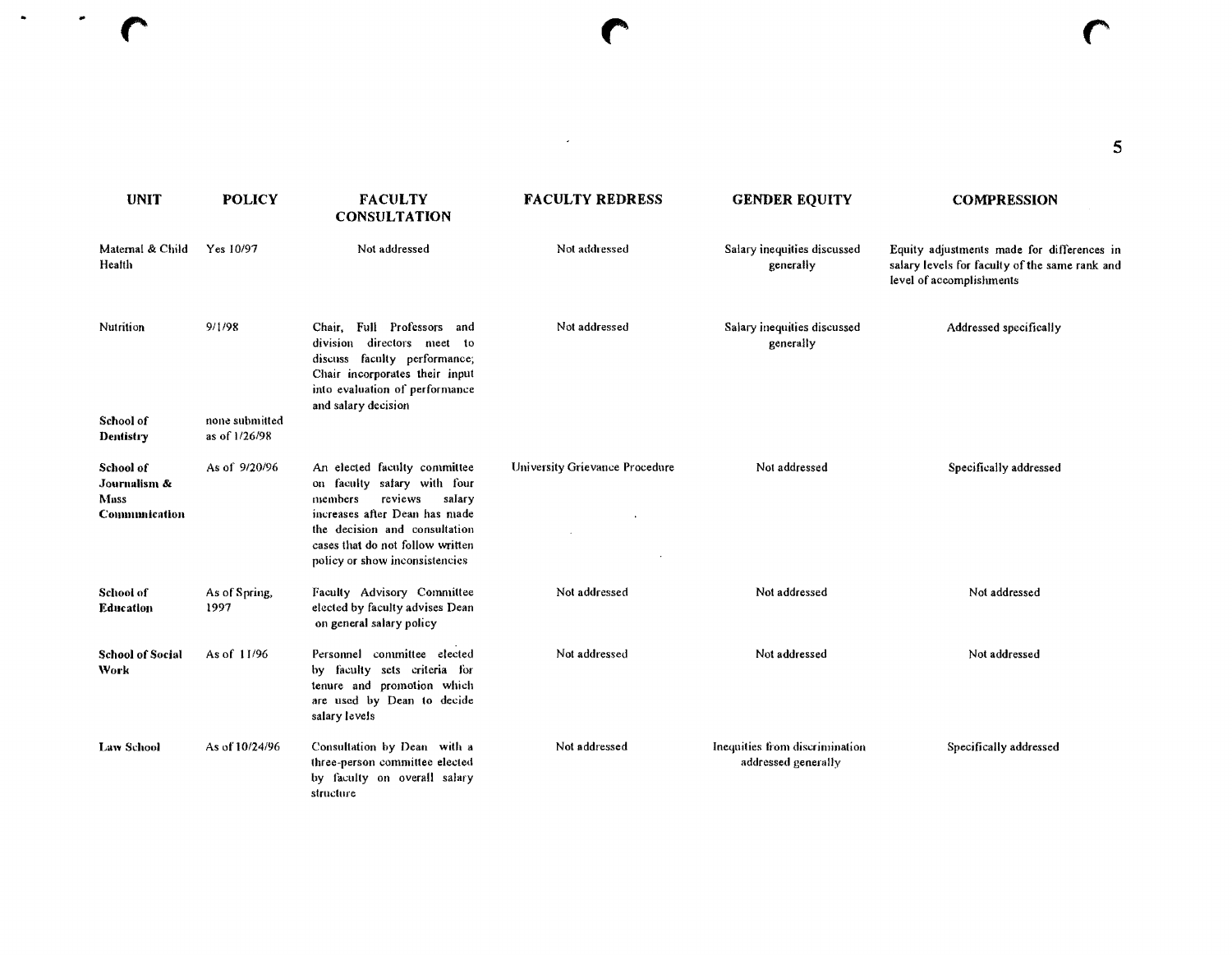| <b>UNIT</b>                          | <b>POLICY</b>   | <b>FACULTY</b><br><b>CONSULTATION</b>                                                                                                                                                 | <b>FACULTY REDRESS</b>                       | <b>GENDER EQUITY</b>                     | <b>COMPRESSION</b>             |
|--------------------------------------|-----------------|---------------------------------------------------------------------------------------------------------------------------------------------------------------------------------------|----------------------------------------------|------------------------------------------|--------------------------------|
| <b>School of</b><br><b>Business</b>  | As of 8/15/96   | "Senior associate dean and area<br>chairs meet with individual<br>faculty to provide feedback"                                                                                        | Not addressed                                | Salary inequities addressed<br>generally | Not addressed                  |
| <b>College of Arts</b><br>& Sciences |                 |                                                                                                                                                                                       |                                              |                                          |                                |
| Mathematics                          | As of 5/95      | Salary Advisory Committee                                                                                                                                                             | Not addressed                                | Salary inequities addressed<br>generally | Not addressed                  |
| <b>Statistics</b>                    | As of 9/95      | Advisory Committee evaluates<br>performance<br>faculty<br>and<br>recommends ideal salary level<br>for each faculty member, Chair<br>averages recommended salary<br>and adjust average | Not addressed                                | Not addressed                            | Not addressed                  |
| Religious Studies                    | As of 4/30/96   | Faculty Salary Committee<br>elected from tenured faculty to<br>advise the Chair regarding<br>salary increases for faculty<br>other than committee members                             | Not addressed                                | Salary inequities addressed<br>generally | Specifically addressed         |
| Linguistics                          | As of 11/94     | Chair consults with faculty in<br>the case of countering an<br>outside offer; no regular<br>consultation with Chair by<br>faculty committee                                           | Not addressed                                | Salary inequities addressed<br>generally | Not addressed                  |
| Comparative<br>Literature            | As of 12/94     | Not addressed                                                                                                                                                                         | Not addressed in current plan                | Not addressed                            | Not addressed                  |
| Anthropology                         | As of 4/97      | Advisory committee<br>ranks<br>faculty members (top, middle,<br>bottom)<br><b>Tor</b><br>salary<br>recommendations                                                                    | Personal evaluations are given on<br>request | Not addressed                            | Not addressed                  |
| Physics and<br>Astronomy             | As of Spring/98 | No faculty salary policy<br>committee                                                                                                                                                 | Not addressed                                | Not addressed                            | Inequities addressed generally |
| Dramatic Art                         | As of 4/29/97   | Not addressed                                                                                                                                                                         | Not addressed                                | Salary inequities addressed<br>generally | Not addressed                  |

6

 $\overline{C}$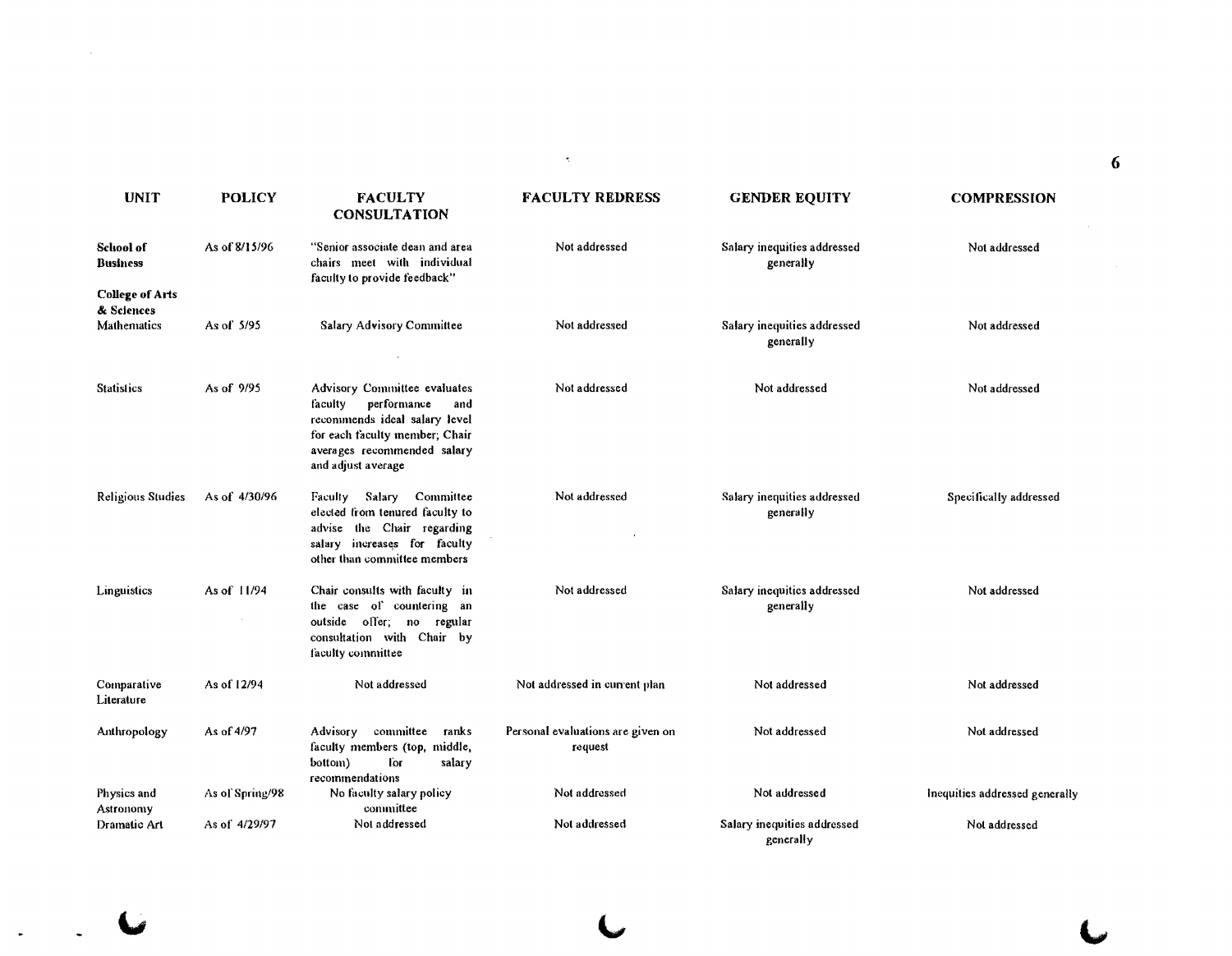$\frac{1}{2}$  .

 $\sigma_{\rm eff}$ 

 $\mathcal{L}^{\text{max}}_{\text{max}}$  , where  $\mathcal{L}^{\text{max}}_{\text{max}}$ 

| <b>UNIT</b>             | <b>POLICY</b>                         | <b>FACULTY</b><br><b>CONSULTATION</b>                                                                                                                                           | <b>FACULTY REDRESS</b>                                                                                                                                                                                                                                                                                                                                                                                   | <b>GENDER EQUITY</b>                                                                                     | <b>COMPRESSION</b>             |
|-------------------------|---------------------------------------|---------------------------------------------------------------------------------------------------------------------------------------------------------------------------------|----------------------------------------------------------------------------------------------------------------------------------------------------------------------------------------------------------------------------------------------------------------------------------------------------------------------------------------------------------------------------------------------------------|----------------------------------------------------------------------------------------------------------|--------------------------------|
| History                 | As of 1995                            | Salary review committee of<br>members evaluates<br>elected<br>quality<br>and<br>quantity<br>– of<br>scholarship, and also ranks<br>productivity; sends rankings to<br>the Chair | Not addressed                                                                                                                                                                                                                                                                                                                                                                                            | Specifically addressed                                                                                   | Not addressed                  |
| Leisure &<br>Recreation | As of 1995                            | Faculty adopted salary policy                                                                                                                                                   | Not addressed                                                                                                                                                                                                                                                                                                                                                                                            | Merit money not to be used to<br>inequities<br>address<br>which<br>should be handled at College<br>level | Not addressed                  |
| Philosophy              | As of 11/94                           | "Faculty members are entitled<br>to discuss with the chair the<br>basis of his or her salary<br>recommendation for the faculty<br>member in question."                          | "If he or she is unhappy with the<br>chair's recommendation, he or she can<br>protest the recommendation to the chair<br>and seek some reconciliation from the<br>chair. If this proves unsatisfactory, the<br>faculty member may bring the protest<br>If this proves<br>to the Dean.<br>unsatisfactory, the faculty member may<br>initiate a formal grievance with the<br>Faculty Grievance Committee." | Salary inequities addressed<br>generally                                                                 | Not addressed                  |
| Geology                 | As of 12/94.<br>developed by<br>chair | Not addressed                                                                                                                                                                   | Not addressed                                                                                                                                                                                                                                                                                                                                                                                            | Reference to inequities                                                                                  | Reference to inequities        |
| Germanic<br>Languages   | As of 11/94                           | Chair consults with full<br>professors                                                                                                                                          | Not addressed                                                                                                                                                                                                                                                                                                                                                                                            | Not addressed                                                                                            | Inequities addressed generally |
| Marine<br>Sciences      | As of Fall, 1995                      | Chair meets with tenured<br>faculty to receive information<br>about the performance of<br>untenured faculty                                                                     | Faculty member may request meeting<br>with the Chair to discuss salary                                                                                                                                                                                                                                                                                                                                   | Not addressed                                                                                            | Not addressed                  |
| Geography               | As of Fall, 1997                      | A merit review committee<br>elected by tenure track faculty<br>meets after annual report by<br>faculty to recommend merit<br>raise levels                                       | Not addressed                                                                                                                                                                                                                                                                                                                                                                                            | Not addressed                                                                                            | Not addressed                  |

 $\label{eq:2.1} \frac{1}{\sqrt{2}}\left(\frac{1}{\sqrt{2}}\right)^{2} \left(\frac{1}{\sqrt{2}}\right)^{2} \left(\frac{1}{\sqrt{2}}\right)^{2} \left(\frac{1}{\sqrt{2}}\right)^{2} \left(\frac{1}{\sqrt{2}}\right)^{2} \left(\frac{1}{\sqrt{2}}\right)^{2} \left(\frac{1}{\sqrt{2}}\right)^{2} \left(\frac{1}{\sqrt{2}}\right)^{2} \left(\frac{1}{\sqrt{2}}\right)^{2} \left(\frac{1}{\sqrt{2}}\right)^{2} \left(\frac{1}{\sqrt{2}}\right)^{2} \left(\$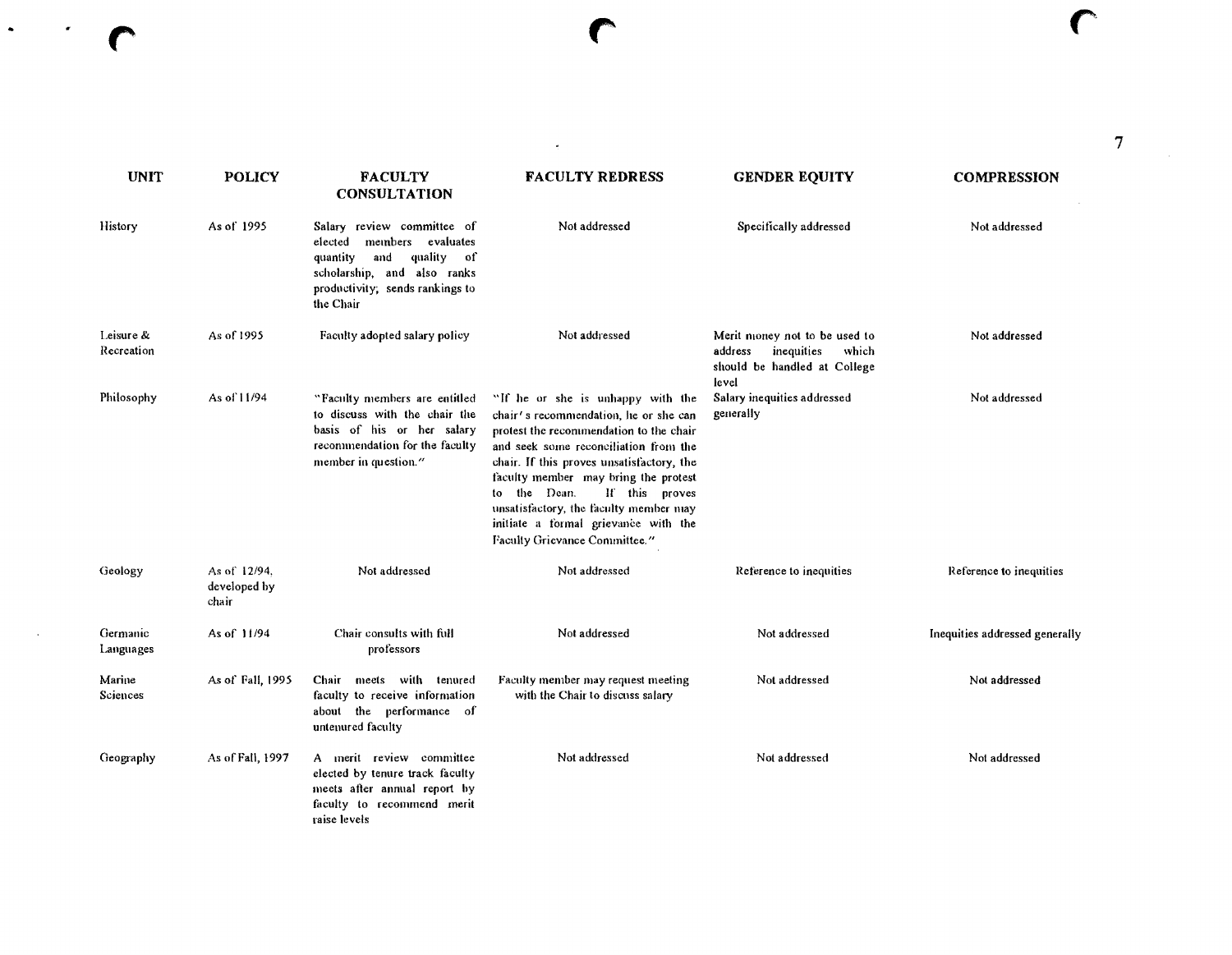|                          |                |                                                                                                                                                                                                                                                                                                                                                                       | ÷.                     |                                |                        | 8 |
|--------------------------|----------------|-----------------------------------------------------------------------------------------------------------------------------------------------------------------------------------------------------------------------------------------------------------------------------------------------------------------------------------------------------------------------|------------------------|--------------------------------|------------------------|---|
| <b>UNIT</b>              | <b>POLICY</b>  | <b>FACULTY</b><br><b>CONSULTATION</b>                                                                                                                                                                                                                                                                                                                                 | <b>FACULTY REDRESS</b> | <b>GENDER EQUITY</b>           | <b>COMPRESSION</b>     |   |
| <b>Political Science</b> | As of 11/11/94 | live person advisory<br>A<br>committee appointed by Chair<br>reviews criteria to be used in<br>salary decision (rank, merit,<br>and market awareness) and<br>advises Chair about criteria                                                                                                                                                                             | Not addressed          | Not addressed                  | Discussed generally    |   |
| Psychology               | As of 12/19/94 | six-person<br>department<br>A –<br>evaluation committee chosen<br>by Chair from list generated by<br>evaluates<br>faculty<br>faculty<br>annually, creates merit score<br>which is used for basis of<br>salary raise, and submits report<br>to Chair                                                                                                                   | Not addressed          | Not addressed                  | Addressed specifically |   |
| English                  | As of 12/12/94 | Chair sought input about<br>creating salary committee, but<br>majority of faculty expressed<br>no interest in establishing a<br>committee                                                                                                                                                                                                                             | Not addressed          | Not addressed                  | Not addressed          |   |
| Communication<br>Studies | As of 12/7/94  | All faculty<br>discuss and<br>approve general salary policies;<br>Chair<br>presents<br>recommendation for salary<br>level to Departmental Budget<br>Committee (comprised of all<br>Full Professors and one elected<br>representative from lower<br>Committee then<br>ranks;<br>concurs or suggests change to<br>Chair; Chair then sends<br>recommendation to the Dean | Not addressed          | Inequities discussed generally | Specifically addressed |   |
| Art                      | 12/2/94        | Chair consults with Full<br>Professors about performance<br>and salary increases for<br>untenured faculty for the year                                                                                                                                                                                                                                                | Not addressed          | Addressed generally            | Not addressed          |   |

 $\ddot{\phantom{a}}$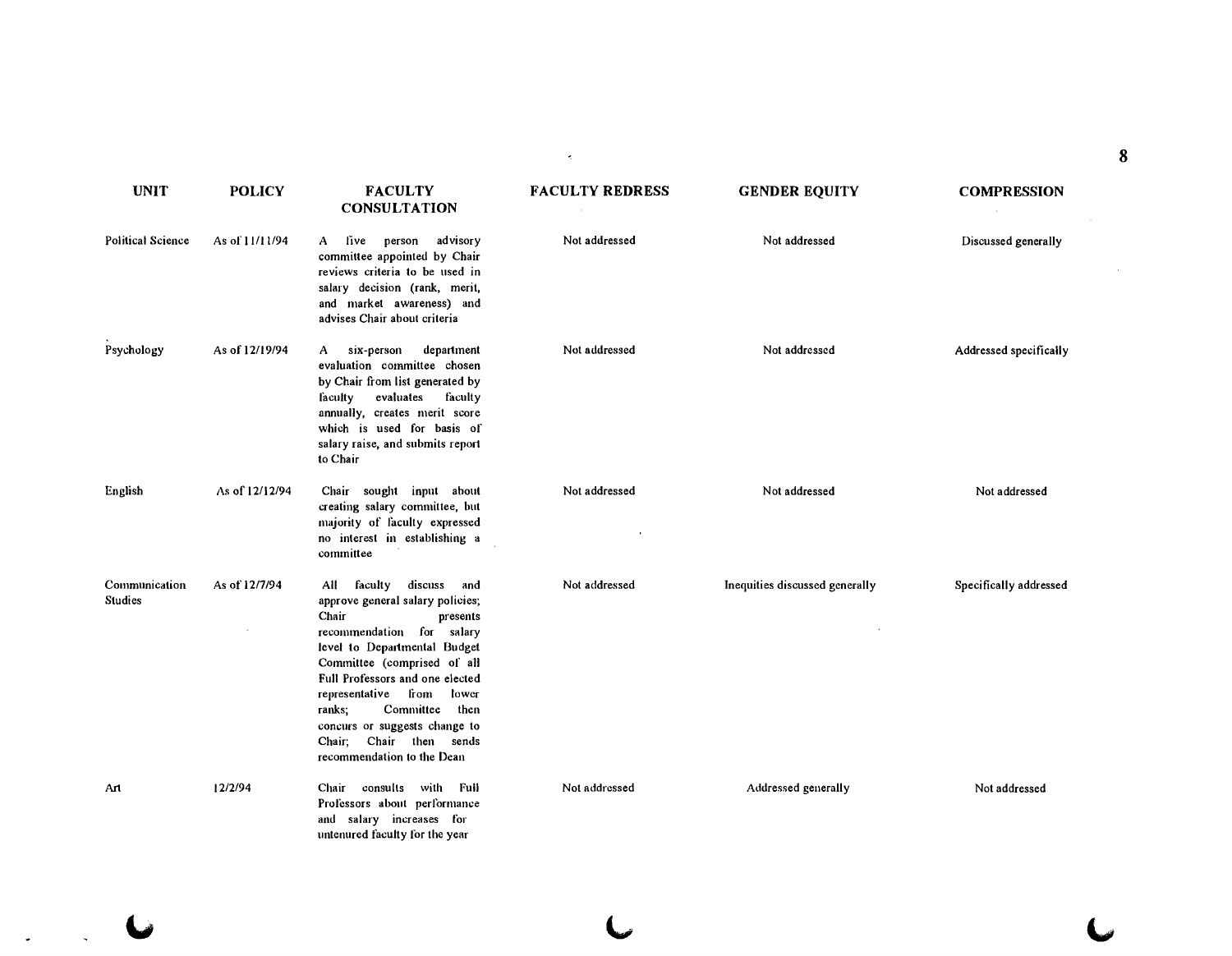| 'ULTY<br><b>FACULTY REDRESS</b><br><b>GENDER EQUITY</b><br><b>COMPR</b> |
|-------------------------------------------------------------------------|

*r* r r

 $\blacktriangle$ 

 $\bullet$ 

 $\sim$ 

consultation with Personnel Committee; Chair consults with Full Professors each year prior to setting salary levels to discuss priorities and needs for

salary adjustments

| <b>UNIT</b>                                              | <b>POLICY</b>         | <b>FACULTY</b><br><b>CONSULTATION</b>                                                                                                                                                 | <b>FACULTY REDRESS</b>                                                                                     | <b>GENDER EQUITY</b>                      | <b>COMPRESSION</b>                                            |
|----------------------------------------------------------|-----------------------|---------------------------------------------------------------------------------------------------------------------------------------------------------------------------------------|------------------------------------------------------------------------------------------------------------|-------------------------------------------|---------------------------------------------------------------|
| Biology                                                  | 11.28.94              | Not addressed                                                                                                                                                                         | Not addressed                                                                                              | Inequities addressed generally            | Inequities addressed generally                                |
| Curriculum in<br><b>Asian Studies</b>                    | As of 11/30/94        | committee<br>Elected<br>salary<br>curriculum chair on<br>advises<br>salary<br>adjustments,<br>annual<br>discusses salary policies and<br>evaluates the performance of<br>core faculty | Not addressed                                                                                              | Not addressed                             | Not addressed                                                 |
| Slavic Languages<br>and Literature                       | As of 11/16/94        | No faculty consultation on<br>salary policy                                                                                                                                           | Not addressed                                                                                              | Not addressed                             | Not addressed                                                 |
| City & Regional<br>Planning                              | As of 5/4/95          | No faculty salary committee                                                                                                                                                           | Not addressed                                                                                              | Equity discussed generally                | Equity discussed generally                                    |
| Computer<br>Sciences                                     | As of 4/27/95         | No faculty salary committee                                                                                                                                                           | Not addressed                                                                                              | Not discussed                             | Equity discussed generally                                    |
| Sociology                                                | As of 12/15/94        | Committee<br>Executive<br>may<br>consult with Chair about salary<br>policy                                                                                                            | Executive Committee serves as review<br>committee to hear faculty complaints<br>about salary insufficiency | Affirmative action discussed<br>generally | Addressed specifically                                        |
| Physical<br>Education,<br>Exercise and<br>Sports Science | Date not<br>specified | No faculty salary committee                                                                                                                                                           | Not addressed                                                                                              | Not addressed                             | Not addressed                                                 |
| Economics                                                | As of 12/8/94         | Salary policy reviewed each<br>year by Full Professors; Chair<br>salary<br>levels<br>in<br>sets                                                                                       | Not addressed                                                                                              | Not addressed                             | Addresses need to consider market in setting<br>salary levels |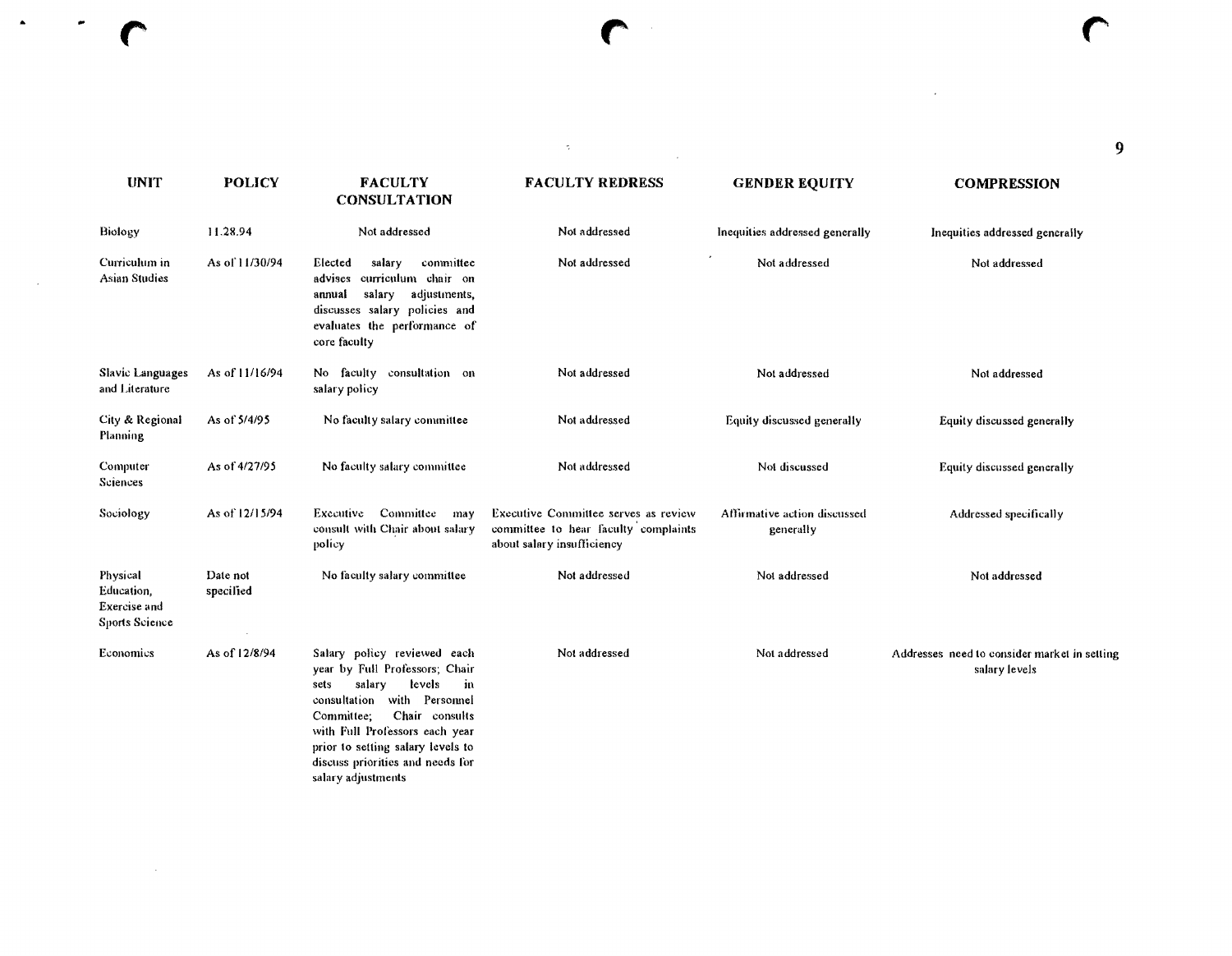| <b>UNIT</b>                      | <b>POLICY</b>  | <b>FACULTY</b><br><b>CONSULTATION</b>                                                                                                                                                                                                                                                                                                                                                                                      | <b>FACULTY REDRESS</b> | <b>GENDER EQUITY</b> | <b>COMPRESSION</b>                          |
|----------------------------------|----------------|----------------------------------------------------------------------------------------------------------------------------------------------------------------------------------------------------------------------------------------------------------------------------------------------------------------------------------------------------------------------------------------------------------------------------|------------------------|----------------------|---------------------------------------------|
| Classics                         | As of 5/22/95  | Faculty<br>discussed<br>and<br>approved salary policy which<br>gives Chair authority to set<br>salary levels, "without the<br>involvement of colleagues."                                                                                                                                                                                                                                                                  | Not addressed          | Not addressed        | Addressed specifically                      |
| Romance<br>Languages             | As of 1/10/98  | Faculty developed a statement<br>of principles for salary<br>recommendations and adopted<br>the following response to the<br>Faculty Council's directive:<br>"We express our approval of<br>the Faculty Council's adopting<br>mechanisms for monitoring<br>distribution<br>faculty salary<br>provided that the mechanisms<br>be a simple as possible and<br>representative as possible of<br>each department's interests." | Not addressed          | Not addressed        | Addresses market competition generally      |
| Chemistry                        | As of 11/23/94 | Full Professors advice the<br>Chair regarding appropriate<br>salaries for laculty; Chair<br>recommends salary level to<br>and informs faculty<br>Dean<br>-of<br>the<br>member<br>salary<br>recommendation aller approval<br>of the recommendation by the<br>Dean                                                                                                                                                           | Not addressed          | Not addressed        | Competitive market considerations addressed |
| Curriculum in<br>Women's Studies | As of 9/1/98   | Faculty meet in May to discuss<br>allocate<br>salary<br>10<br>how<br>Chair follows<br>increments;<br>faculty's recommendation but<br>holds 1% of salary pool to<br>distribute at Chair's discretion                                                                                                                                                                                                                        | Not addressed          | Not addressed        | Not addressed                               |

 $\sigma_{\rm c}$ 

 $\begin{array}{ccc} \iota & \iota & \iota \end{array}$ 

 $\ddot{\phantom{0}}$ 

**10** 

 $\mathcal{A}_\mu$  .

 $\epsilon$ 

 $\mathcal{A}^{\mathcal{A}}$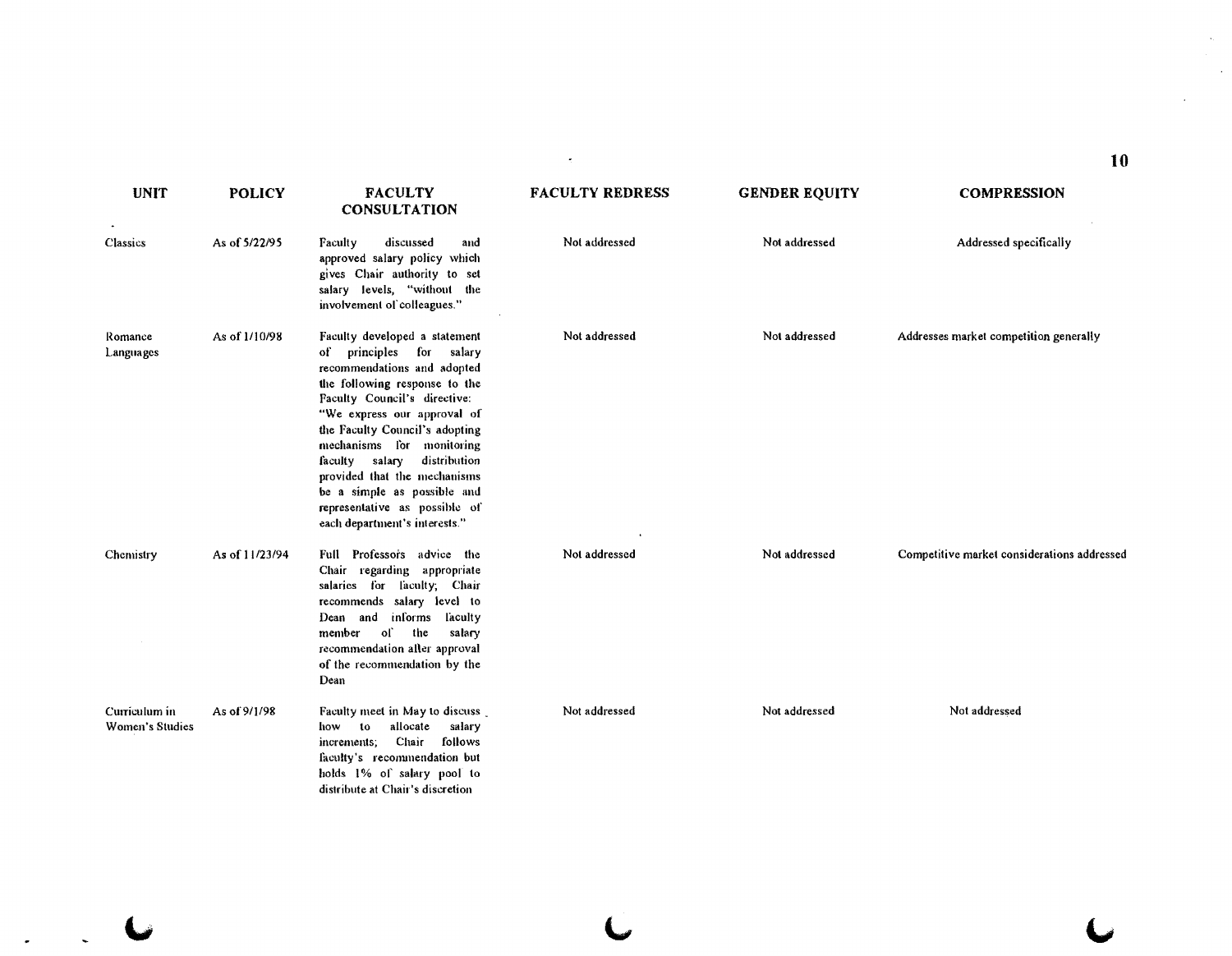#### **UNIT POLICY**  School of As of 9/2/98 Information and **Library Science FACULTY CONSULTATION** Faculty elect three persons (one Assistant Professor, one Associate Professor and one FACULTY REDRESS **GENDER EQUITY COMPRESSION** Faculty are to follow University Motaddressed and Addressed specifically grievance procedure regarding specific complaints about salary adjustments

 $\overline{\phantom{a}}$ 

Full Professor) to a Faculty Salary Policy Committee which ensures that the written salary policy is on file, receives a list of salary increases for each faculty member from the Dean each year, consults wilh the Dean about trends that are inconsistent wilh the written salary policy and appraises the Dean's perlormance in implementing salary policy; Committee and Dean invile faculty to submit comments about policy at any time; faculty review the policy every other year to determine whether revisions are needed; faculty vote on changes to the policy

 $\sim$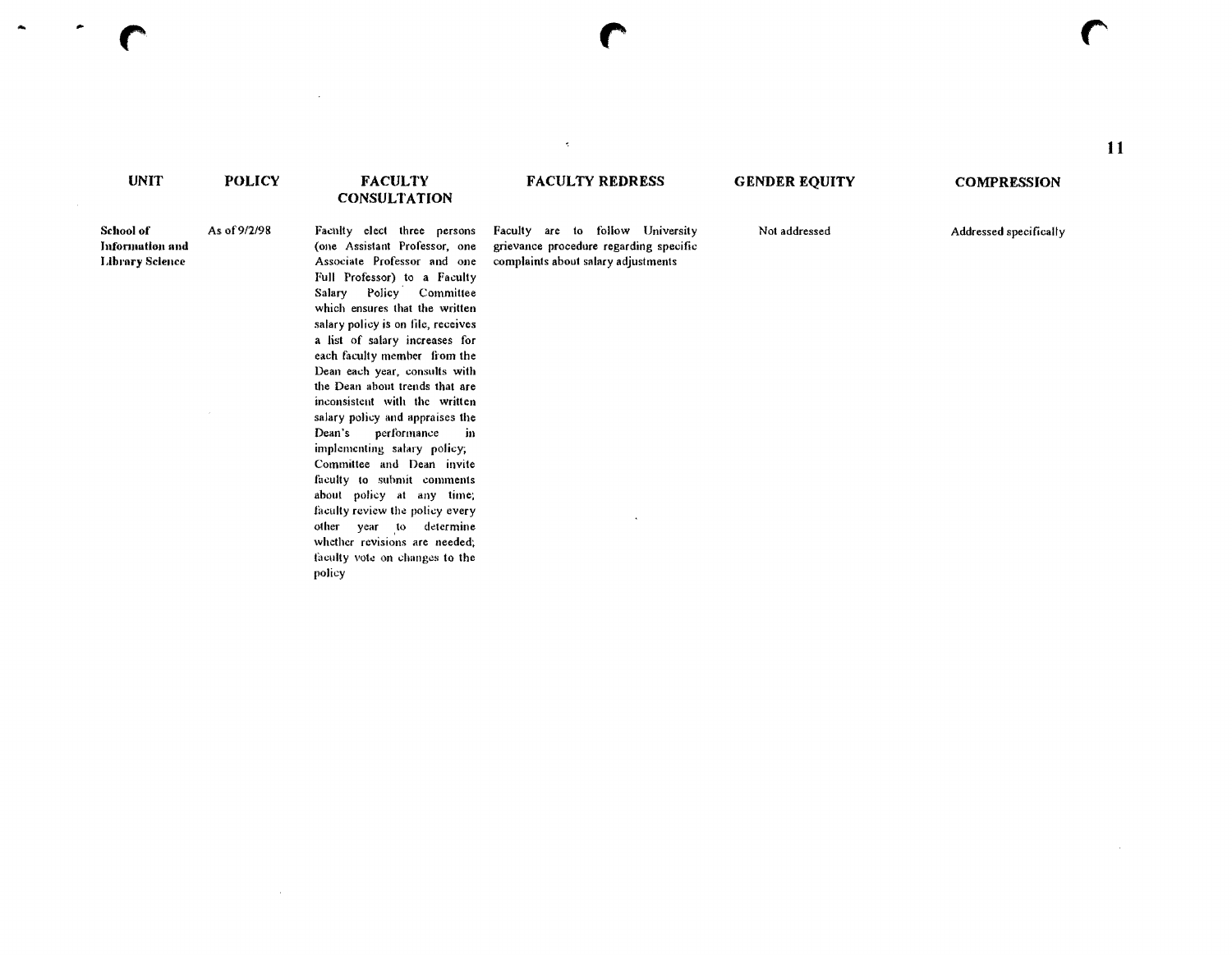#### **EXECUTIVE SUMMARY**

### **The University of North Carolina Report of the Faculty Benefits Study Group**

In November 1998, the President appointed a Faculty Benefits Study Group to assess the status of the University of North Carolina fringe benefits package. The Study Group's charge was to conduct a benefits study and collect comparative data on fringe benefits. The primary purpose of the study was to determine how the University's benefits plans compare with peer institutions across the country and identify any deficiencies in the University's benefits packages.

The Study Group met one time in December 1998 and two times in January 1999, and reviewed the existing University benefits plans; examined the competitiveness of faculty salaries versus total compensation (salary and benefits) at the University compared with other AAUP, AAU and Research I institutions; collected data from various resources on state retirement plans, optional retirement programs, and state health plans across the country; and made recommendations for improving the University's benefits plans. The primary focus of the study was on employer-provided benefits as part of total compensation. After identifying a number of deficiencies, the Study Group devised a conservative plan of action to improve the University's benefits package and position the University within the top one-third of other peer institutions.

Recommendations of the Study Group are summarized below:

The first set of recommendations pertains to improvements in the North Carolina Teachers' and State Employees' Retirement System (TSERS) as follows:

*Recommendation* 1: Seek legislative action to increase the TSERS benefit formula multiplier of 1.80% to 2.0%.

*Recommendation* 2: Seek legislative action to decrease the employee contribution rate from 6.0% to less than  $4.0\%$ .

*Recommendation* 3: Seek legislative action to reduce the Final Average Salary (FAS) period to three years.

The second set of recommendations pertains to the University of North Carolina Optional Retirement Program (ORP) as follows:

*Recommendation* 4: Seek legislative action to reduce the employee's contribution rate from 6.0% to 4.0% and increase the employer's contribution rate from 6.84% to 9.29%.

*Recommendation* 5: Seek legislative action to allow immediate vesting of employer contributions.